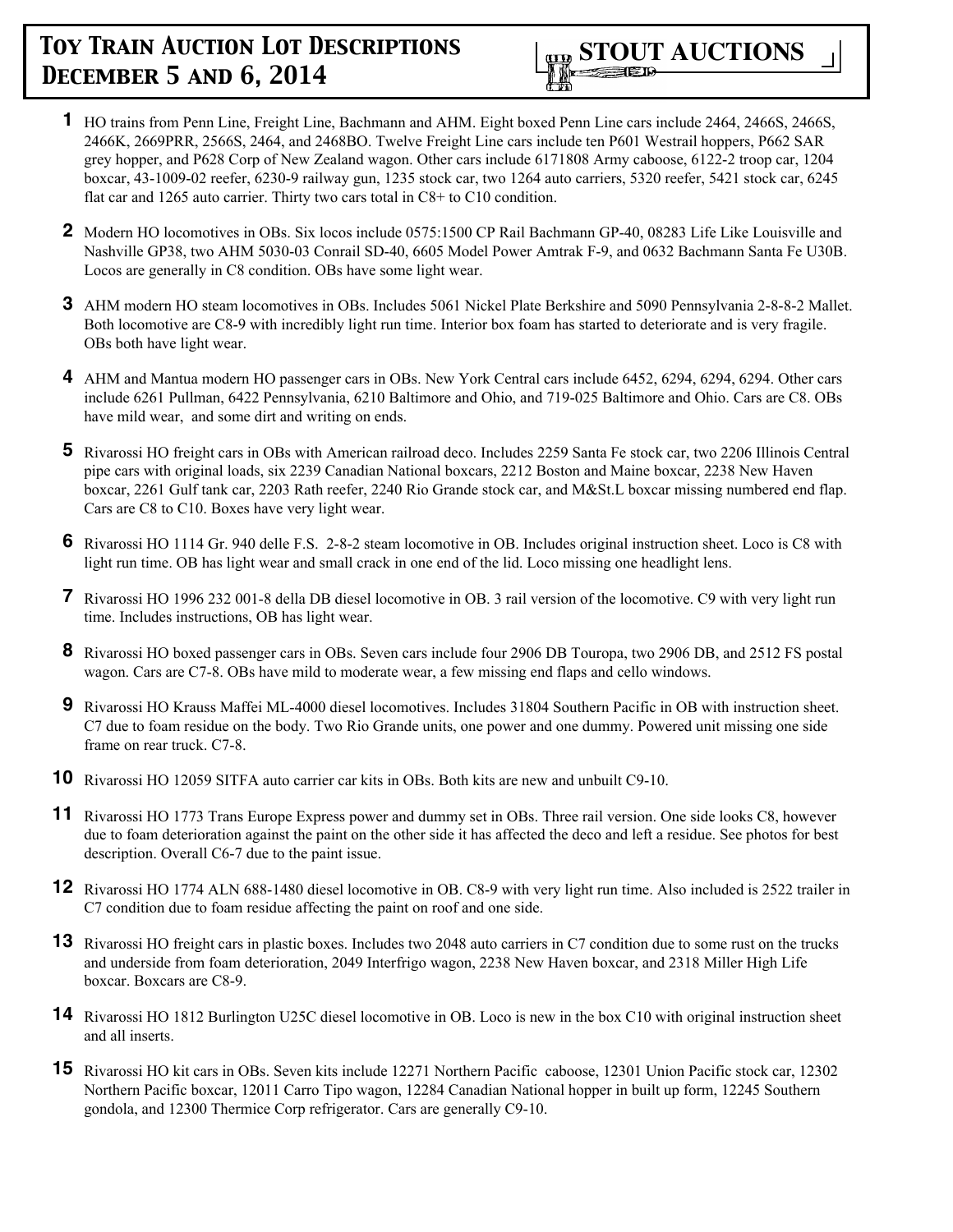

- **16** Rivarossi HO boxed freight cars. Nine cars include 2014 FS flat with stakes, 2404 DB gondola, 2015 FS Carro scoperio con garirla, 2228 Erie caboose, 2010 FS wagon, 2049 Interfrigo wagon, 32020 Mobil tank car with tape repairs to box flaps, 2009 FS gondola with coal load, and 2021 FS Carro serbatoio con garitta. Cars are C8 to C10, OBs have mild wear and a few price stickers.
- **17** Rivarossi modern HO 1011 K.B. St. B Pfalzbahnen steam locomotive in OB. 3 rail 16 volt version. Loco is C9-10 with no signs of running beyond a light test. OB has light wear.
- **18** Rivarossi HO 1225 Baltimore and Ohio 0-4-0 steam locomotive with slope tender in OB. C7 with rust on the hand rails and foam residue. OB has tape repair to one end flap, includes instruction sheet.
- **19** Schicht HO passenger cars in OBs. Includes 426 / 1101 Deutsche Reichsbahn Doppelstockzug- Mittelteil missing one truck, 426/879 Deutsche Reichsbahn Doppelstockzug, 426 / 50 DR Reisezugwagen, and two 426/60 CSD Schlafwagens. Cars are generally C7 with some spotting which might clean. OBs have light wear, one missing end flap.
- **20** Schicht HO passenger cars in OBs. Eight cars include 426/66 DR reisezugwagen, 426/1110 DR Gepackwagen, DR Bahnpostwagen number missing from box, 426/51 DR reisezugwagen, 426/62 DR speisewagen, 426/50 DR reisezugwagen, 5452524 / 426/ 00027 Reko - speisewagen, and 5452524 /426/58 DR schlafwagen. Cars are C7 to C8 a few have spotting which should clean. OBs have mild to moderate wear.
- **21** Bemo HO passenger cars in OBs. Includes 3272/S RhB four car set, 3274 113 RhB Restaurant, and 3269 122 baggage. C8 -9. OBs have light wear.
- **22** Rowa HO trains in OBs. Includes 1022 0-6-0 DB steam locomotive with what appears to be a glue repaired stack at seam, otherwise C8. Also included is two 3075, 3076, 3077, and 3078 passenger cars. Trains are clean C8 condition.
- **23** Rowa HO Supermodell freight cars in OBs. Seven cars include 2026 flat with DB containers, 2026 flat with Sea Containers Ltd. containers, 2013 flat with Sealand container, 2015 flat with DB container, 2012 flat with Findus and Belgian Line containers,2209 Esso tank car, and 2011 flat with Contrans containers. Cars are C8-9. OBs have light wear.
- **24** Egger-Bahn HO 9mm trains in OBs. Items include 1003 electric locomotive, 1005 narrow gauge steam locomotive, 10 EB motorized coach. Also included are two passenger cars and seven freight cars. Trains are C7-8. See photos for best description.
- **25** Hornby Dublo HO two rail 2008 0-6-0 Tank Goods Set in OB. Super clean set with track, power clip, and near flawless insert. Trains are C9 with light run time, however light spot on plastic on one side of loco, looks to be a factory defect. Set lid has some light dirt and two pieces of masking tape on the aprons
- **26** Hornby Dublo HO 2024 2-8-0 Express Goods Train in OB. Two rail version. Very clean C8+ set with light run time. Includes instructions and other papers. Set lid has light dirt and wear with two pieces of masking tape that reach around the edges of the box to the top.
- **27** Hornby Acho Meccano HO freight cars in OBs. Includes three 704 covered goods wagons, two 709 Simotra mineral wagon, 729 coal bogie wagon, 712 milk van, two 700E goods brake vans, one in incorrect OB, 728 gondola, and 726 Arbel coal wagon. Cars are C8 to C9+. OBs have very light wear.
- **28** Hornby Acho Meccano HO freight cars in OBs. Includes 7261 Arbel coal wagon, 7291 coal bogie wagon, 7061 CTC bulk grain wagon, three 7090 Simotra mineral wagons, 7091 Simotra mineral wagon, and 7001 brake van. Cars are C8+ to C9+. OBs have light wear.
- **29** Hornby Acho Meccano HO passenger cars in OBs. Five cars includes 7445 Rheingold Voiture A, 7447 Rheingold Restaurant, two 7451 Rheingold Abteilwagens, and 7449 Rheingold vista dome. Cars are generally C8. OBs have light wear, one missing end flap.
- **30** Hornby Acho Meccano HO passenger cars in OBs. Six cars include 7391 speisewagen dining car, 733 SNCF 2nd class coach, 7311 SNCF luggage van, 7330 2nd class coach, SNCF 1st class coach, and SNCF Postal wagon. Cars are C8. OBs have light wear, six total end flaps missing.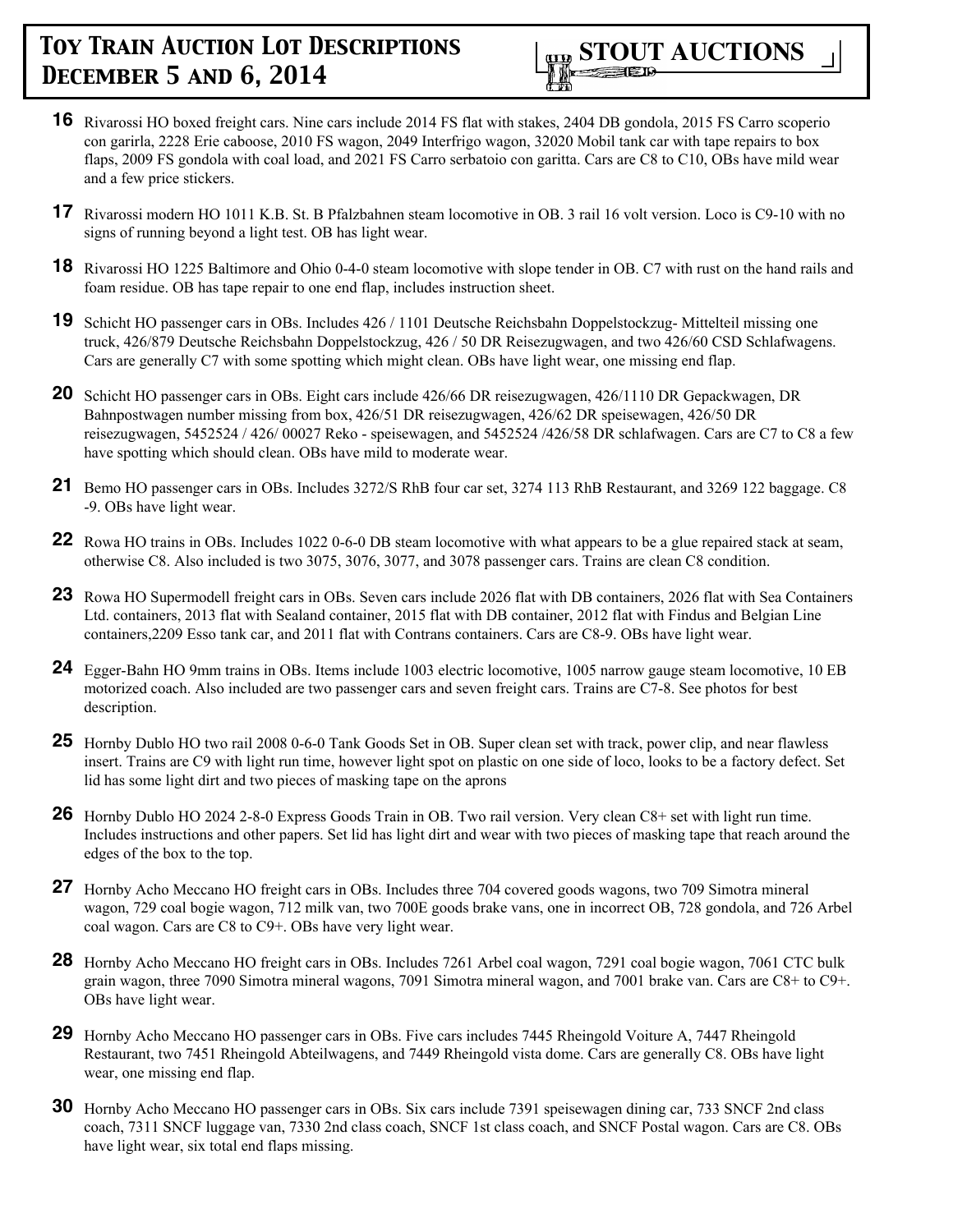

- **31** Hornby Dublo HO freight and passenger cars in OBs. Seven cars include 4062 BR 1st class coach, 4036 2nd class Pullman, and two 32017 D12 coaches. Freight cars include 4316 horse box with horse, 4626 Presflo cement wagon, and 4648 flat with British Railways container. Cars are C7+ to C8. OBs have some mild to moderate wear, especially D12 box ends.
- **32** Hornby Triang HO trains in OBs. Includes R.259S Britiana 4-6-2 steam locomotive, two R633 Freightliner wagons, two 226 SR utility vans, B.124 brake van, R. 339 BR 2nd class sleeper, and R. 635 Freightliner wagon. Trains are C7-8. OBs have light wear.
- **33** Trix Express International 2447 BR 184 003-2 electric locomotive in OB. Loco is C8+ with light run time. Locomotive original box has light corner and edge wear.
- **34** Trix Express International 2408 Dampflok P3/H5 steam locomotive in OB. C8+ condition with light run time. Box has sticker over original number with 2408 written onto the sticker.
- **35** Trix Express International 2407 Alte Guss Dampflok BR 18 steam locomotive in OB. Loco is C7 with paint chip on steam dome and paint showing some spots more glossy than others, does not appear to be touchups, just aging.
- **36** Trix Express 2236 Ae 4/4 BLS 255 electric locomotive in OB. Loco is C8 with run time.
- **37** Trix Express HO 2303 electric tribewagon set in OB. Tougher red variation. Includes original instruction sheet. Trains are C8 with run time. OB has light corner wear.
- **38** Trix International HO passenger cars in OBs. Nine cars include the following numbers two 43393, 3368, two 23767, three 23766, and 23765. Cars are C8-9 with light run time.
- **39** Trix Express HO 2293 DB VT08 set in OB. Includes original instruction sheet, and is C8 with run time. OB has light corner wear and fading number printing.
- **40** Trix International and Express HO passenger cars in OBs. Eight cars include two 3736, 3737, two 2304, two 3735, and 2292. Cars are generally C8 with run time. Cardboard boxes have mild wear.
- **41** Trix HO locomotives in OBs. Includes 2439 DXII 2430 steam locomotive and 2432 E 75 02 electric locomotive. Locos are C8 with run time. OBs have light corner and edge wear.
- **42** Trix HO passenger cars in OBs. Eight cars include two 1901 BR maroon coaches, 1902 BR maroon coach, 1903 BR maroon buffet car, three 1931 Pullman coaches, and maroon coach without number on the box. Cars are C8 with run time.
- **43** Trix HO 1181 Flying Scottsman steam locomotive in OB. C7 with light mildew spots on the cab roof and boiler. OB also has light dirt.
- **44** Trix HO passenger cars in OBs. Seven cars includes two 3799, 3798, 3788, and three 1931 each with a different car name. Cars are generally C8. OBs have mild wear.
- **45** Trix HO freight cars in OBs. Nine cars include 3610 brake van, 52 3618 00 Hacker Brau Munchen wagon, 52 3618 51 Schultheiss wagon, 3664 silo car 3424 gondola, two 3672 slag cars, 3618 wagon and 53 3400 00 brake van. Items are C8 with run time. OBs have mild to moderate wear, missing end flaps on one 3672.
- **46** Jouef HO passenger cars in OBs. Nine cars include three TEE 864, SNCF 850, TEE 865, SNCF 869, 862, Voiture 868, and Voitue poste 850. Cars are C7-8. Bs have light wear at the ends.
- **47** Jouef HO passenger cars in OBs. Eight cars include Forestier 465 and three 453, Fourgon 467, 460, 461 and 462. Cars are C7-8. OBs have light wear and a few small stickers on the end.
- **48** Joeuf HO powered sets including 760 Autorail Unifie and 761 Rame Inox Budd cars. Both sets are C8+ with light run time. OBs have light corner and edge wear.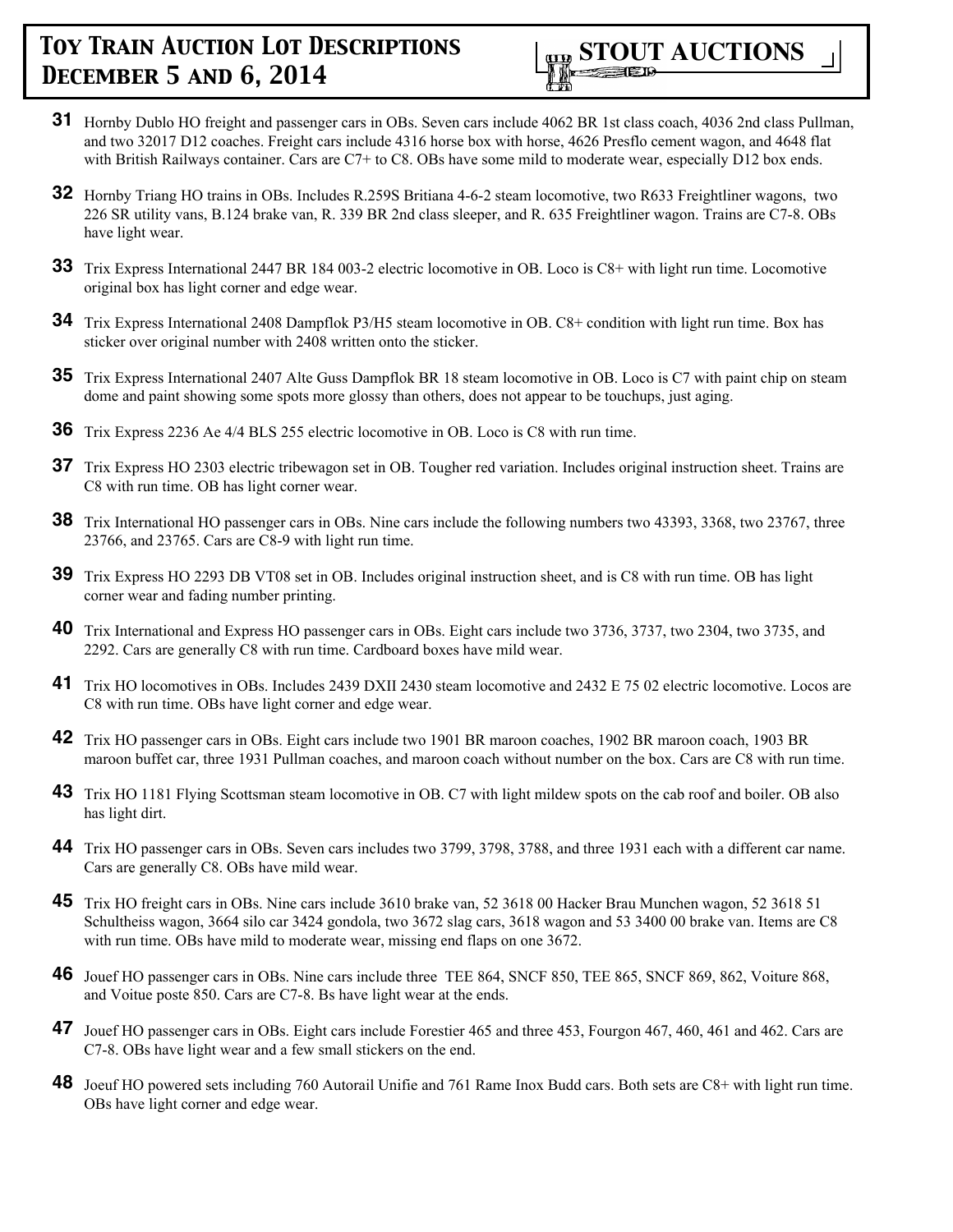- **49** Jeouf HO locomotives in OBs. Four locos include 852 Autorail bust with rear broken truck mount and one bent contact finger, 843 TEEE C.C. 40. 101 with a few light mildew spots, 841 BB 67.101 with one small mildew spot on white stripe, and 853 BB 66.150 diesel locomotive. Locos range C6+ to lower C8. OBs have light to mild wear.
- **50** Jouef HO steam locomotives in OBs. Includes 830 0-4-0 SNCF and 828 SNCF 140 C. Both are C8 with run time. OBs have light wear.
- **51** Jouef HO freight cars in OBs. Thirteen cars include 625 Evian wagon, M624, 648, 657A auto carrier, 656 Stef reefer, 624 reefer, 6270 Heineken Beer reefer, 6540 auto carrier, 653, 626 Kronenbourg reefer, 6570 and two 6531 horse cars. Trains are C8 to C10.
- **52** Jouef HO 664 Wagons Kangourou piggyback set in OB. Complete and in nice condition, some mildew spots on the set insert and cars. C7, might clean higher. Also included is partial 454 Royal Mail pickup set with car and crane only, no platform, and 5110 passenger car. Both in C8 condition.
- **53** Jouef HO 02 8249 00 232.U.1 4-6-4 steam locomotive in OB. Loco is C8+ with light run time. OB has light wear.
- **54** Roco HO freight cars in OBs. Includes four 4329 Stuckgut Schnelverker wagons, and nine 46272 ferry wagons. C8-9.
- **55** Roco HO passenger cars in OBs. Fifteen cars include two 4262, four 4235A, 44200A, two 44301, 44536, 44538, three 44545, and 44255. Cars are C8 to C10.
- **56** Roco HO passenger cars in OBs. Eleven cars include three 4274, two 4257, 4273, 4250, 4254, 4252, 4259, and 4262. Cars are generally C8.
- **57** Roco HO freight and passenger cars in OBs. Sixteen cars include 4312, 4331, 44540, 44540, 4301 C, 4333, 4217, 4200, 4200, 4301 B, 4312 B, 4305W, 4312 C, 803, 803, and 804. Trains are C8 to C10.
- **58** Roco HO locomotives in OBs. Includes 43930 DB glass dome electric locomotive and 4150 six wheel diesel locomotive. Locos are C8 with run time.
- **59** Primex HO 2704 slag set with loco and three cars. Also included is six other freight cars 4573, two 4558, 4599, 4597, and 4195. Trains are C8-9 condition.
- **60** Primex HO 3017 S-Bahn city train and two 4019 add on cars C9-10.
- **61** Primex HO 3193 DB 01 181 4-6-2 steam locomotive and 3196 DB 0-6-0 steam locomotive in OB. Both are sealed C10.
- **62** Primex HO Circus Sarrsain 3182 steam locomotive and 4584 and 4585 flats with circus wagons. C9-10. OBs have light wear.
- **63** Primex HO passenger cars in OBs. Nine cars include three 4192, three 4199, and three 4193. Cars are generally C9-10.
- **64** Primex HO passenger cars in OBs. Four cars include 4186, 4191, 4009, and 4196. Trains are C8. OBs have light wear.
- **65** Primex HO electric locomotives in OBs Includes 3187 DB 20013 and 3192 DB 132 104-1. Both locos are C10.
- **66** Tyco HO Union Pacific streamlined passenger cars in OBs. Includes four T521K:498 coach cars, T520K combine, and T522K:598 observation. Cars are C9-10. OBs are bricks. Solid, good corners, etc.
- **67** Tyco HO vintage locomotives in OBs. Four locos include T228D:1295 New York Central GP20, T230G New Haven F9 B unit, K224K:898 Canadian National F9 kit locos in built up form, and T212A:2795 Pennsylvania Pacific steam locomotive. Locos are C8-9. OBs have only light wear to the flaps.
- **68** Tyco HO Canadian Pacific T224B F9 powered A unit and T230B:398 F9 dummy B unit. Also included are two T521B:498 coaches. Locos are C8, OBs have wear to celo windows. Passenger cars are C8+ to C9.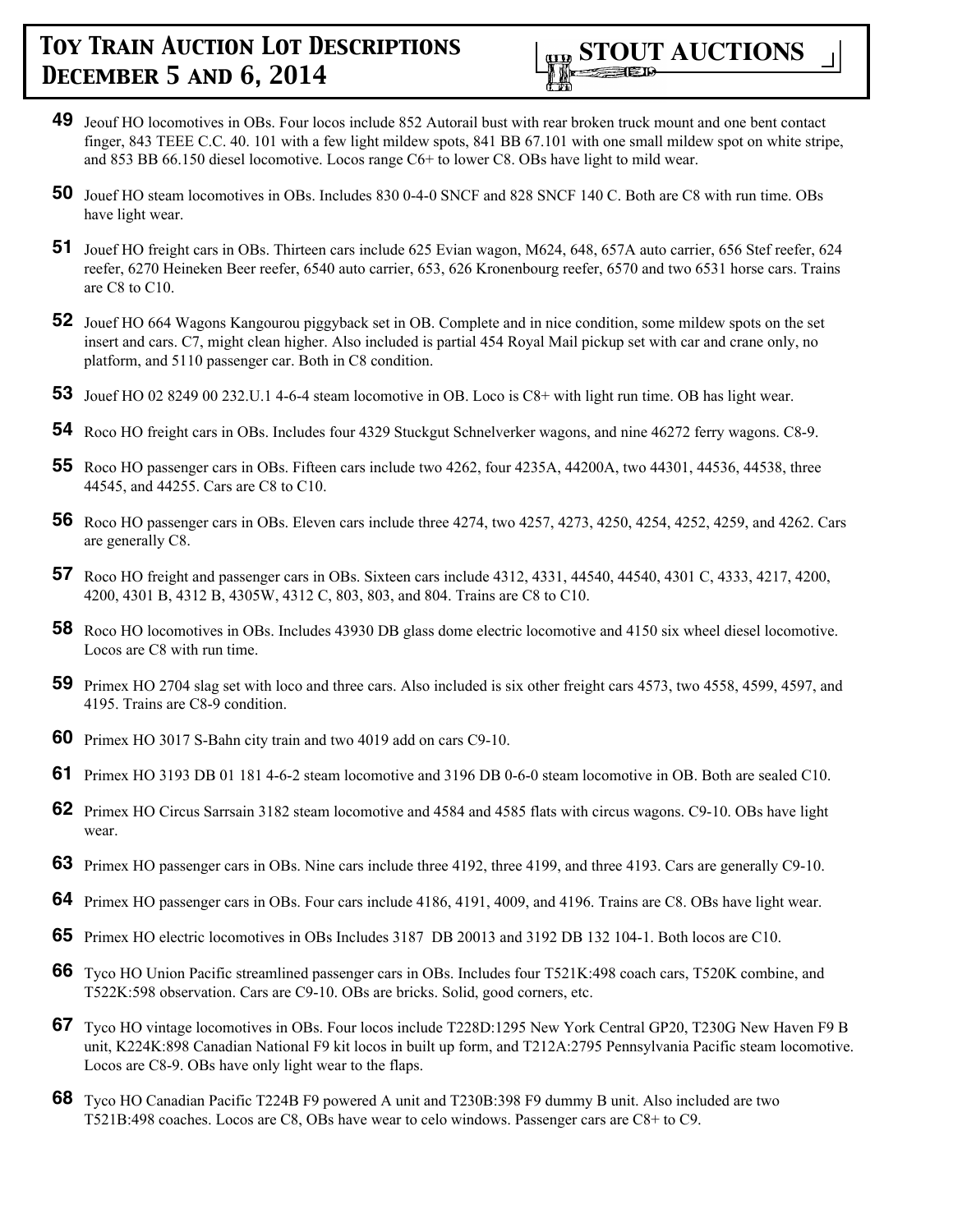- **69** Tyco HO freight cars in OBs. Seventeen cars include Santa Fe El Captain reefer in incorrect OB, T329C Armour refrigerator car, two T339A:298 Santa Fe boxcars, T311X:249 US Army boxcar, two T311M TH&B boxcars, T311V:249 Pennsylvania boxcar, T309F:249 Santa Fe caboose, two T348A:498 Santa Fe flats with trailers, 124:100 Santa Fe tractor trailer, T312C:249 MKT stock car, T311R New York Central boxcar, T321B Pennsylvania bunk car, and T311W Baltimore and Ohio boxcar. Cars are generally C8-9. OBs are overall very clean and square.
- **70** Tyco HO operating hopper cars in OBs. Twelve cars total including two T330F:279 Virginian, one in incorrect OB, five T330D:279 Chesapeake and Ohio, two T300B Burlington, T3304:279 Reading, and 71714 Boston and Maine in incorrect OB. Cars are C8-9.
- **71** Tyco and Life Like HO freight cars in OBs. Thirty one cars total. Mostly C8-9 condition. See photos for best description.
- **72** Sachsenmodelle HO passenger cars in OBs. Includes DR passenger four pack, no number on box, four 14328 SZD Scgkafwagen, and 14219 DR wagon. Cars are C8-9. See photos for best description.
- **73** Fleischmann HO 1341 / 2 S Santa Fe Alco power and dummy set in OBs. Locos are super clean with light run time C8-9. OBs have incredibly light corner wear on inner box otherwise near flawless. Also included is four 1440 high level coaches and two 1441 vista domes. Cars are C8 condition.
- **74** Fleischmann HO New Haven passenger cars. Includes two 1414N in OBs, 1415N in OB, four 1414N without boxes, and 1415N without box. Cars are C7+ to C8, some light dirt on the top of the roofs of unboxed cars.
- **75** Fleischmann HO 1343 / 1344 Burlington F unit diesel locomotives in OBs. Lower C8 with a few light rubs on the locos from the box and light run time.
- **76** Fleischmann HO locomotives in OBs. Includes 4349 SBB CFF Re 4/4 E lok in C7 condition with light areas of paint wear from foam sticking on one side. 4234 DB 218 217-8 diesel locomotive in C8 condition with run time.
- **77** Fleischmann HO 4147 KPEB 4537 steam locomotive in OB. Loco is C8-9 with light run time. OB has sticker added over original number.
- **78** Fleischmann HO steam locomotives in OBs. Includes 4800 P8 4-6-0 steam locomotive in OB, C8 with run time. Also included is 1351 DB steam locomotive. Loco is C8, OB has some dirt and light spotting.
- **79** Fleischmann HO 1339 FS 29/123 Ferrovie Dello Stato elok in OB, C8 with run time, OB has light wear and dirt.
- **80** Fleischmann HO 1331 SNCF BB12040 electric locomotive in OB. Loco is C7-8 with a few small paint chips on the bumpers. OB has some dirt and spotting but is complete.
- **81** Fleischmann HO electric locomotives in OBs. Includes 11156 SBB FFS Re 4/4 in box marked by sticker with 4341 C8 with run time. Also included is 4305 ELB locomotive in OB. C7-8 with light paint rubs at corners from inner carton.
- **82** Fleischmann HO 4363 DB BR 50 1834 steam locomotive in OB. Loco is C8 with moderate run time.
- **83** Fleischmann HO passenger cars in OBs. Twelve cars include the following numbers 5803, 5801, 5085, 5088, 5086, 5087, two 1417, three 1442, and 1443. Cars are C8 to C9. OBs have light wear.
- **84** Fleischmann HO passenger cars in OBs. Twenty cars include the following numbers two 5067, 5055, 5065, 5119, 5853, 5852, 5800, two 5802, 1445, 1505, 1414, 1419, 1530, 5141, and four cars missing numbered end flap or box. Cars are generally C8, a few higher and a few lower.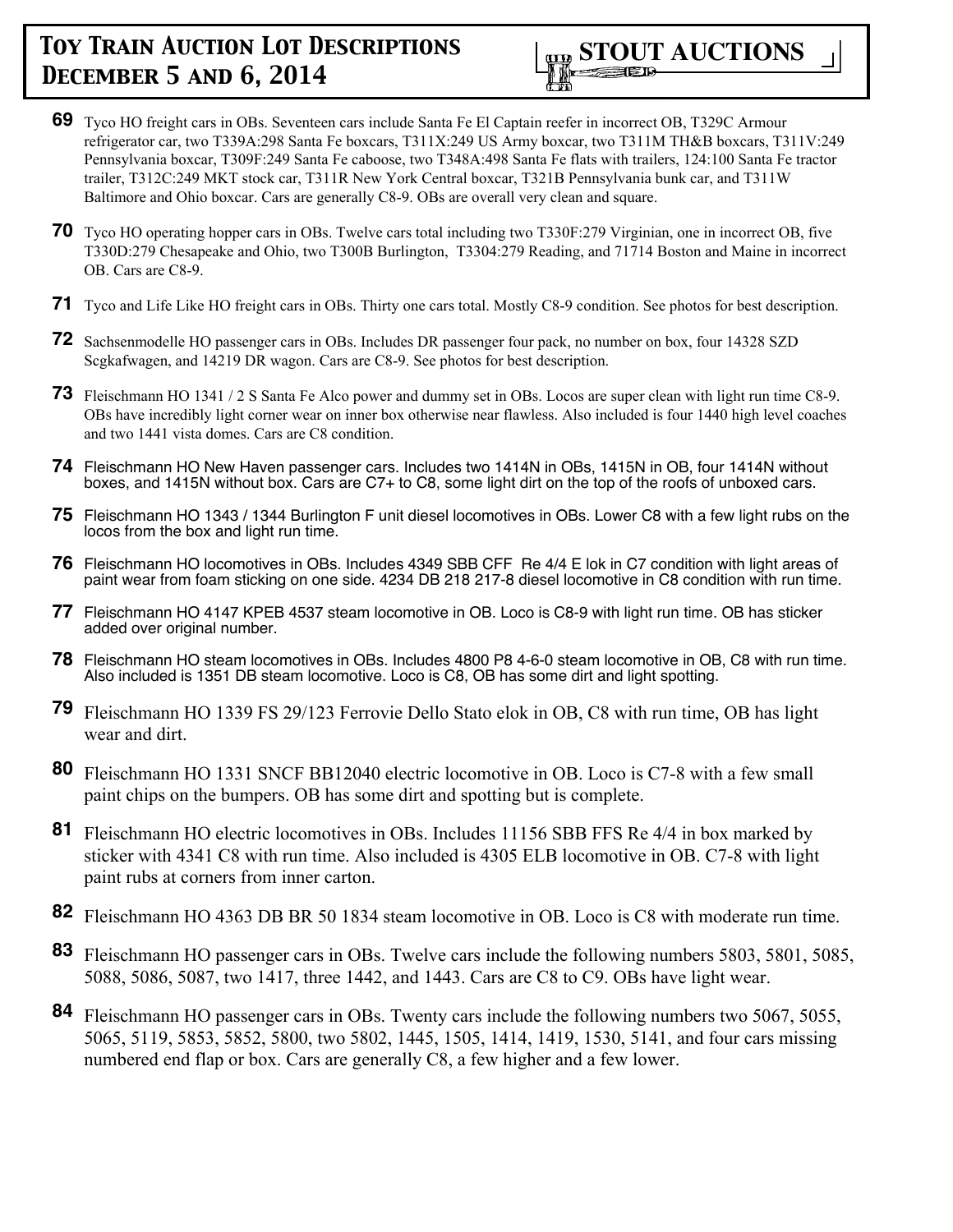- **85** Fleischmann HO freight cars in OBs. Eleven cars include 1464G wagon, 1432C Monon boxcar, 1435C caboose, 1434 caboose with original decal sheet, 1428BC Blatz reefer, 5050 passenger wagon, 5322 Holsten Bier wagon, two 5000 brake vans, 5810 brake wagon, and 5336 goods wagon. Cars are  $C8$  to  $C9+$ .
- **86** Electrotren HO 4000 MZA 179 steam locomotive, two 1.050-M brown passenger coaches, and 856-M brown postal wagon. Cars are C8 with run time. OBs have some light wear.
- **87** Electrotren HO freight cars in OBs. Eight cars include 1106/10 Campsa tank car, 1001/2 gondola with pipe load, 11??/3 Bodegas tank car, 855 wagon,1302 wagon with working lights, Transfesa wagon missing numbered end flap. 1450 Transfea wagon, and 5190 Transfesa wagon. Cars are C7+ to C8. OBs have light wear
- **88** Pocher HO passenger cars in OBs. Four cars include two SBB CFF Swiss first class coaches, missing numbered end flaps, 206 Compagnie Internationale 1st class Pullman, and 204 Compagnie Internationale sleeping car. Cars are generally C8, OBs have light wear and two missing end flaps.
- **89** Pocher HO PLM passenger cars in OBs. Five cars include three 225 and two 226. Cars are lower C8 with a few light rubs on the car drip rails on the edge of the roof. OBs are complete with mild wear.
- **90** Pocher HO CC 7107 SCNF electric locomotive in OB. Includes instruction sheets and factory tag. C8+ with light run time.
- **91** Pocher HO 806/2 Virginia & Truckee Bowker steam locomotive in OB. Loco has had foam deteriorate and harm paint and metal details on the loco. Potential to clean, however C6-7 as sits.
- **92** Pocher HO 810 Tipo Ale 803 electric power and dummy unit in OBs. C7 due to rust on pantographs and a few small nicks.
- **93** Pocher HO freight and passenger cars, most in OBs. Includes SBB CFF postal wagon FZ19155, FZ Duz 83034 postal wagon in two tone brown, no box, 328 FIndus wagon, 326 Tuborg wagon, 318 Rimfo car, 314 Felix wagon, two 310 wagons with operating brake light, 325 Fruktnorlin, 312 Thermotransport refrigerator car, 315 Akerlund wagon, 327 Eve wagon, and 401 depressed flat. Cars are C7 to C8. OBs have mild to moderate wear and a few missing end flaps.
- **94** Pocher HO freight cars in OBs. Includes 504/2/PO flat with crane load on blister pack card. Pack is broken open at one end and re taped. 302 searchlight car, and 322 Bell refrigerator car with a bit of mildew spotting. Cars are C7-8.
- **95** Marklin HO 3035 electric locomotive in OB. Loco is C8 with run time, OB has some light dirt and mildew spotting.
- **96** Marklin HO 3036 RhB 1141.02 electric locomotive in OB. Loco is C8 with run time, OB has some light dirt and mildew spotting.
- **97** Marklin HO 3037 DB E40 210 electric locomotive in OB. Loco is C8 with run time, OB has some light dirt and mildew spotting.
- **98** Marklin HO freight cars in OBs. Fourteen cars include three 4610, five 4516, two 4623, 4607, and three 4621. Cars are generally C8. OBs have some light corner and edge wear.
- **99** Marklin HO wagons in OBs. Includes ten 4505 and five 4506 with operating lights. Cars are C7 to C9. OBs have light corner and edge wear.
- **100** Marklin HO freight cars in OBs. Sixteen cars include seven 4604, three 4524, three 4501, two 4502, and 4500. Cars are C7 to C9. OBs have light corner and edge wear.
- **101** Marklin HO freight cars in OBs. Fourteen cars include ST 5007, 4509 in incorrect OB, 4620, 4603, 4601, 4604, 4617, 4600, 4620, 4600, 4517, 4622, 4636, 4636. Cars are C7 to C9. OBs have light corner and edge wear.
- **102** Piko HO locomotives in OBs. Includes 5/6205 BR 211 electric loco E 11 022 and 6010/00 BR 130 diesel locomotive 130 005-2. Locos are C8-9 with light run time. OBs have light corner wear.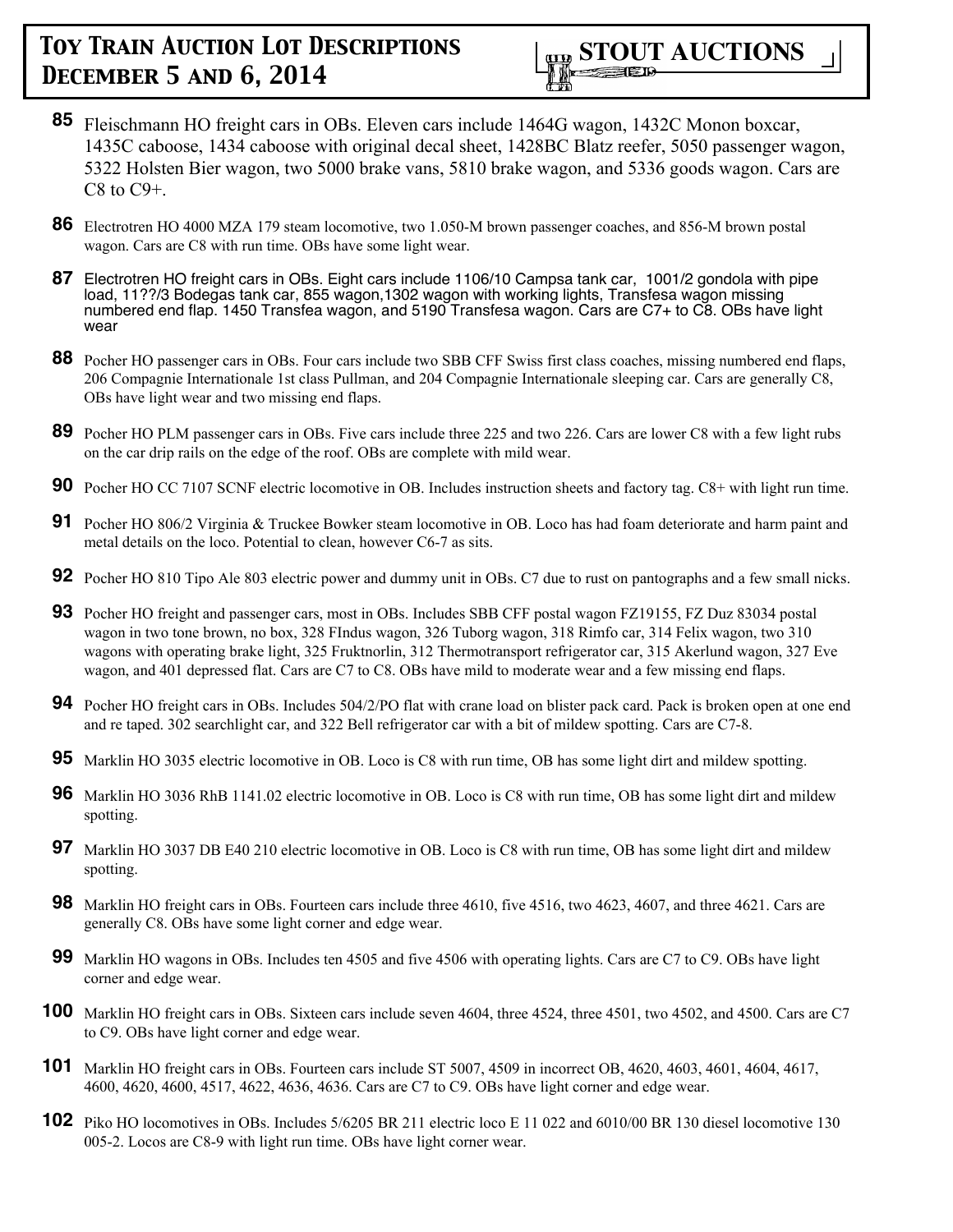

- **103** Piko HO locomotives including 190/14/5/2 VT 04 SVT 137 DB set with broken skirt and broken bumpers at ends C6-7, BR110 EVP-38M in C8, and 190 / E 23 BR 52 with loco in pieces. This lot is sold as is.
- **104** Piko HO locomotives in OBs. Includes 5/6334 BR01, silver BR106, ES 499 electric, and and EM 21 V 120 loco which shell is loose. Trains are lower C7 to C8. See photos for best description.
- **105** Piko HO passenger cars in boxes. Cars are mark as seven being 6509, but two are not. Also included is a 6508. C7 to C8. See photos for best description. Boxes have corner and edge wear.
- **106** Piko HO freight cars in OBs. Fifteen cars include 123-06, 125-01, 163-00, 123-012, 131-01, three 5/6409/19, 05 /127-04, 121-154,123-02, 5/132/01, 5250/5/9, 141-17, and 5/125-18. C7 to C8. See photos for best description. Boxes have corner and edge wear.
- **107** Piko HO freight cars in OBs. Fifteen cars include 108/898, 108/934, 121-12, 123-01, 6407-20, 5/130-18, 143-015, 130 -027, 132-01, 123-11, 127-05, 161-20, 6406-18, 125-16, and 132-012. See photos for best description. Boxes have corner and edge wear.
- **108** Piko HO freight cars in boxes. Nineteen cars total. Examples include 5/6410-181, 5/6408/019. 5/6605/015, and more. Some boxes are marked incorrectly and some are not marked at all. Sold as is, but most cars appear to be C7-8.
- **109** Lima HO Railways of Australia locos and passenger cars in OBs. Two locos are 208123E in different colors. Fourteen passenger cars include 309247, four 309322, five 309127, two 9127, and two 309216. Trains are generally C8. OBs have some wear.
- **110** Lima HO FS passenger cars in OBs. Includes two 9111, 9304, 9138, three 9118, and 8038CL. Cars are generally C8. OBs have light wear.
- **111** Lima HO passenger cars in OBs. Ten cars mostly CFF / SBB include 9112, 9237, 9211, 9120, two 9316, 9303, 9210, and two 9108. Generally C8, OBs have light wear and a bit of staining.
- **112** Lima HO South African Blue Train locos in OBs. Includes two 8056 L and 8103 L. Locos are C8 with run time.
- **113** Lima HO South African blue train passenger cars in OBs. Seven cars include six 9139 and 309139. Cars are generally C8.
- **114** Lima Tokaido Japan bullet train in OBs. Includes 1010 L locomotive, four 1011, 1012, and 1013 passenger cars. C8 with run time.
- **115** Lima HO passenger cars in OBs. Ten cars with mixed road names include 9135, 9136, 9136, 9137, 9211, 9307, 9124, 9124, 9306, and 3004 CL. Cars are generally C8. See photos for best description.
- **116** Lima HO passenger cars in OBs. Ten cars with mixed road names include 9110, 9203, 9145, 309185K, 309322, 309143, 309143, 9318, 9230, and 9231. Cars are C8 with run time. OBs have some mild wear.
- **117** Lima HO passenger cars in OBs. Ten cars with mixed road names include 309126E, 9204, 9204, 9110, 9147, 9147, 9328, 9142, 9144, 9201. Cars are C8 with run time. OBs have some mild wear.
- **118** Lima HO locomotives in OBs. Three locos include 8024 DB electric loco, 8027 SNCB 130012, and 8027 CL SNCB loco is C7 condition with some paint wear, other two locos are C8.
- **119** Lima HO steam locomotives in OBs. Includes 3003 CL DB 39 243, 3003 L DB 39 243, and 9212 SNCF 141 R 1288. Locos are generally C8, OBs have light wear.
- **120** Lima HO locomotives in OBs. Includes SBB RBe 4/4 1435, 20 8164L and FS 646.060. Locos are C8 with run time. OBs have some wear and numbers worn off ends on two boxes.
- **121** Lima HO passenger cars in OBs. Nine cars include 9109, 9305, 9110, 9109, 9301, 9201, 9302 in kit form, 9108, and 9108. Cars are generally C8.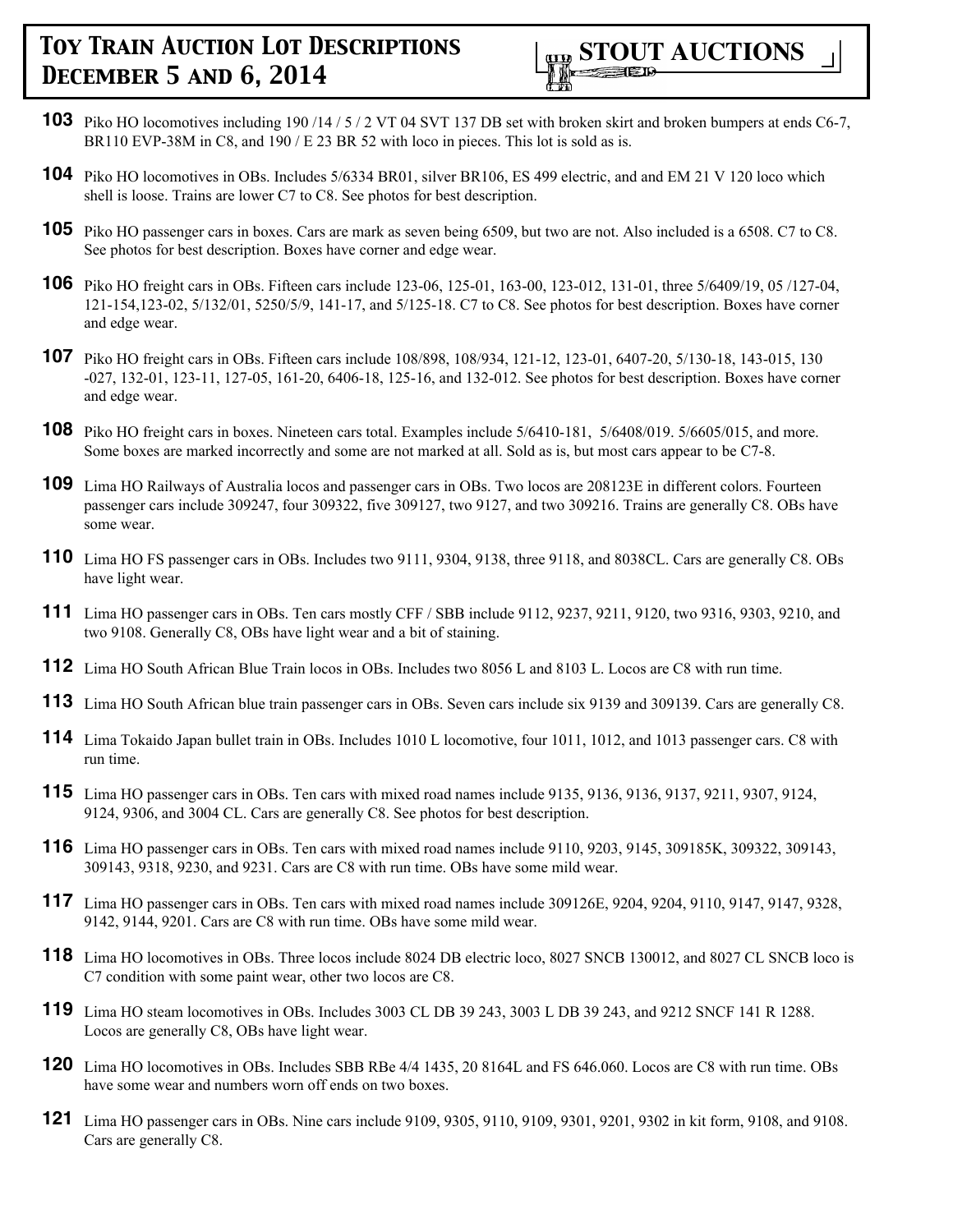

- **122** Lima HO freight cars in OBs. Fifteen cars include the following numbers 3194, 2854, 3165, 3163, 2817, 3111, 3101, 3110, 2815, 3112, 302865, 309342, and three 309036. Cars are generally C8.
- **123** Lima HO freight cars in OBs. Sixteen cars include the following numbers 9130, 3102, 3101, 3194, CAFL hot metal car missing number on box, Martini boxcar missing number on box, 9054, 3183, 3183, 9054, 3118, two 309069, and two 9050. Passenger car is a 3002. Cars are C7-8. OBs have mild wear.
- **124** Heinzl HO HGe 4/4 CFF SBB electric locomotives in OB. Loco looks C8 on one side, however the other side has foam residue and some paint deterioration due to the foam sticking to the paint. See photos for best description.
- **125** Heinzl HO Zugspitzbahn Zahnrad Triebwagen electric locomotive in OB. Loco is in C8 condition. OB has light dirt.
- **126** Heinzl Zahnradbahn locomotive set in OBs. C7-8 with a few small paint nicks and run time. OBs have skinning from tape and other light wear.
- **127** Lima HO 8037 CL DB locomotive and 9125 dummy trailer. C8 with run time. OBs have light wear.
- **128** Trix Express HO 20058 person wagon. One powered and one dummy version. C7 area with paint wear on roofs and casting fatigue starting on wheels.
- **129** Marklin HO DB E1835 electric locomotive. Loco is C7 condition with run time and a few small paint nicks.
- **130** Marklin HO 3021 V200027 diesel locomotive and 3035 E424103 electric locomotive. Both locos are C7 with a few paint nicks and run time.
- **131** Marklin HO DB 3048 01097 steam locomotive and DB 3005 23014 steam locomotive. Both locos are C7 condition with light paint wear and run time.
- **132** Marklin HO E6302 CE800 electric locomotive and 3031 81004 steam locomotive. Both locos are C8 with run time and light paint wear.
- **133** Trix Express HO 20052 steam locomotive, 547658 Leuna tank car, 524152 BP Olex tank car, three 20114 passenger cars, and 2071 covered wagon. Trains are C7 to C8 condition.
- **134** Marklin HO locomotive, cars, and track. Includes 89028 steam locomotive , 308359 wagon, 248947 DB wagon, 305 gondola, 862226 coal wagon, 359245 concrete car with light rust on platforms. Track includes 29 curved sections, electric cross over and lamp post. Items are lower C7 to lower C8.
- **135** Pocher HO Virginia & Truckee Reno and WARR 4-4-0 steam locomotives. Both locos are C7-8.
- **136** Mixed lot of HO including eight locomotives and eight cars. Manufactures include AHM, Manuta and Rivarossi. See photos for best description. Sold as is.
- **137** Marklin HO 7028 three stall roundhouse in OB. Very nice C8+ condition. Some light spotting on top of the box.
- **138** Marklin HO 7294 locomotive transfer table in OB. Complete and in C8-9 condition. OB has light wear and a few small stains.
- **139** Marklin HO 7186 turntable in OB. Complete with controllers C9-10, however a few small mildew like spots which will clean. OB has light corner wear and some dirt on the lid.
- **140** Marklin HO 7289 engine shed kits in OB. Both are new C9-10, OBs have some light tape residue on the side aprons.
- **141** Marklin HO electric locomotives in OBs. Includes 3153 DB 120 001-3 and 3049 BR 104 021-1 loco. Both locos are C8 with run time. OBs have light wear and dirt.
- **142** Marklin HO 3102 53 0001 mallet steam locomotive in OB. Loco is lower C8 with very light box rub on the top of the boiler. Box has paint drips and a 2 by 2 inch square hole on one side.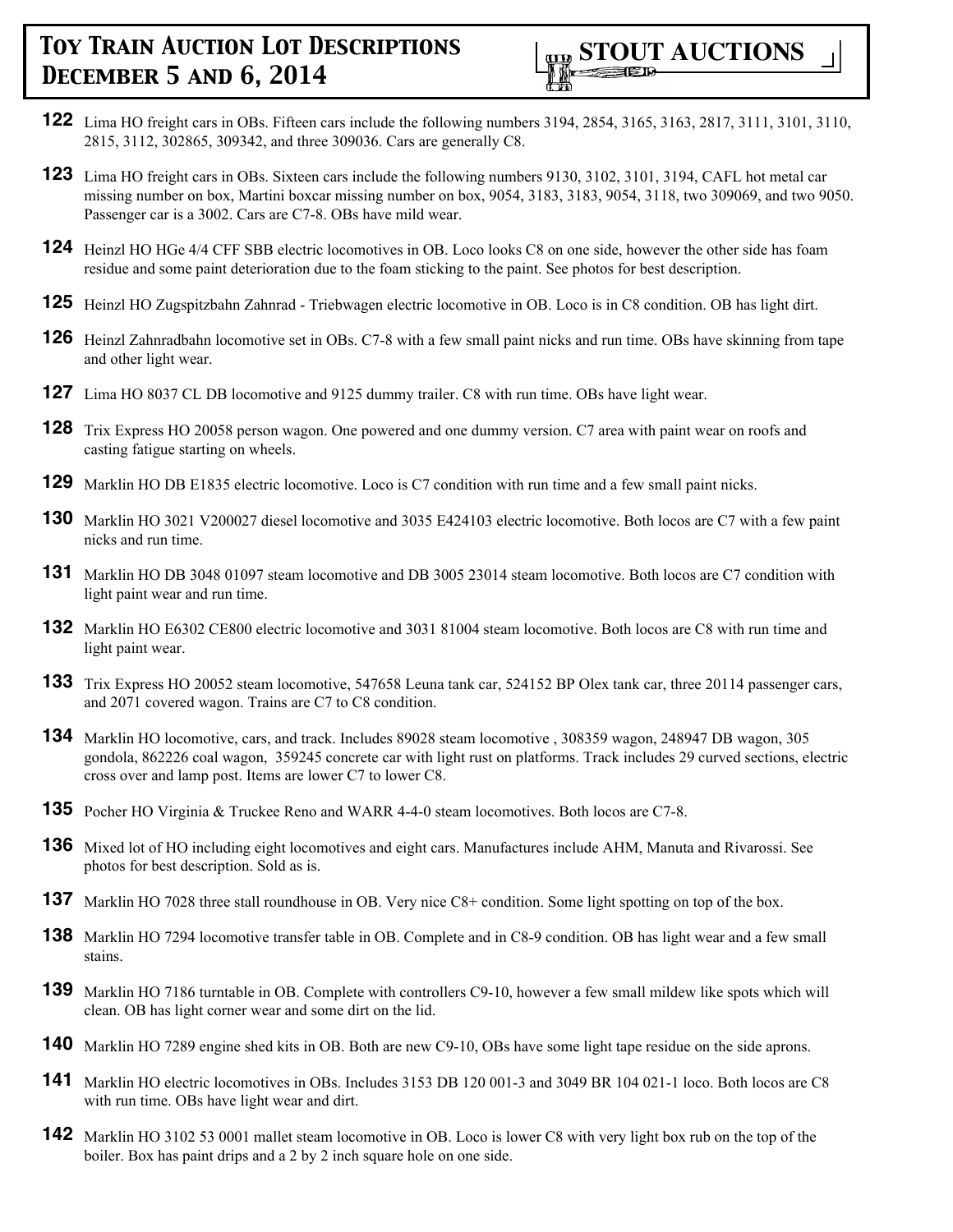- **143** Marklin HO 3062 and 4062 Rio Grande power and dummy F-3 A-A pair in OBs. C8-9 with very light run time. OBs have light dirt but are nice and square.
- **144** Marklin HO electric locomotives in OBs. Two locos include 3151 SBB 10460 and 3152 NMBS 1605. Locos are C8 condition with run time.
- **145** Marklin HO 3366 DB 152 034-5 electric locomotive in OB. C8 with run time. OB has light dirt on the celo window.
- **146** Marklin HO 3089 BR 031055 Red Baron steam locomotive. C9 with no signs of running beyond a factory test. OB has a bit of dirt on the celo.
- **147** Marklin HO 3092 K Bay STS B 4-6-2 steam locomotive in OB. Locomotive is C8+ with light run time.
- **148** Marklin HO steam locomotives in OBs. Includes 3310 DB 012 081-6 and 3091 DB 18 478. Both locomotives are C8 with run time. OBs have light wear.
- **149** Marklin HO steam locomotives in OBs. Includes 3099 DB 38 3553 BR 38 and 3111 SNCB 5920. Locos are C8 with run time. OBs have light wear and dirt.
- **150** Marklin HO steam locomotives in OBs. Includes 3106 DB DB 78 355 and 3086 BR64 locomotive. Both locos are C8 with run time.
- **151** Marklin HO steam locomotives in OBs. Three locos include 3146 DB 236 102-0, 3104 DB 89 066, and 3087 KLVM. Three locos are C8 with run time. OBs have light wear.
- **152** Marklin HO passenger cars in OBs Twelve cars include the following numbers 4145, 4136, 4138, 4136, 4137, 4139, 4143, 4146, 4142, 4140, 4139, and 4138. Cars are generally C8. OBs have some light corner wear.
- **153** Marklin HO passenger cars in OBs. Ten cars include the following numbers 4150, 4152, 4242, 4179, 4178, 4242, 4122, 4243, 4179, and 4242. Cars are generally C8. OBs have light corner wear and a few rips to celo windows.
- **154** Marklin HO freight cars in OBs. Fifteen cars include 4419, 4407, 4414, 4565, 4693, 4415, 4416, 4562, 4568, 4568, 4561, 4410, 4074, 4074, 4460. Cars are C8 to C9. OBs have some light dirt on a few.
- **155** Marklin HO American freight cars in OBs. Eight cars include two 4570 Santa Fe cabooses, two 4575 Louisville and Nashville gondolas, two 4571 Western Pacific boxcars, 4572 Santa Fe boxcar, and 4573 New Haven boxcar. Cars are C8 to C9.
- **156** Marklin HO 3317 SNCF 231 995 steam locomotive in OB. Loco is C8 with run time.
- **157** Marklin HO 3462 Alaska F3 A-B-A set in OB. Set is C8-9 with very faint signs of run time.
- **158** Marklin HO American freight car two packs in OBs. Five sets include 4857 Alaska, 4858 Alaska, 4859 Alaska / Canadian National, 4860 Alaska / Canadian National, and 4861 Alaska / Shell. Cars are C8+ with light run time.
- **159** Marklin HO passenger cars in OBs. Fourteen cars include the following numbers 4211, 4210, 4203, 4214, 4214, 4203, 4303, 4301, 4302, 4229, 4229, 4365, 4280, 43268, 4213. Cars are generally C8 with run time.
- **160** Marklin HO passenger cars in OBs. Eleven cars include 4090, 4081, 4089, 4092, 4085, 4082, 4085, 4091, 4092, 4093, and 4094. Cars are C8 with run time. OBs have light wear.
- **161** Marklin HO passenger cars in OBs. Ten cars include four 4112, 4111, three 4072, 4071, and 4054. Trains are C8 with run time. OBs have light corner wear.
- **162** Marklin HO passenger cars in OBs. Nine cars include the following numbers four 4052, 4063, 4047, 4037. 4064, and 4112. Cars are generally C8 with run time. OBs have light corner and edge wear.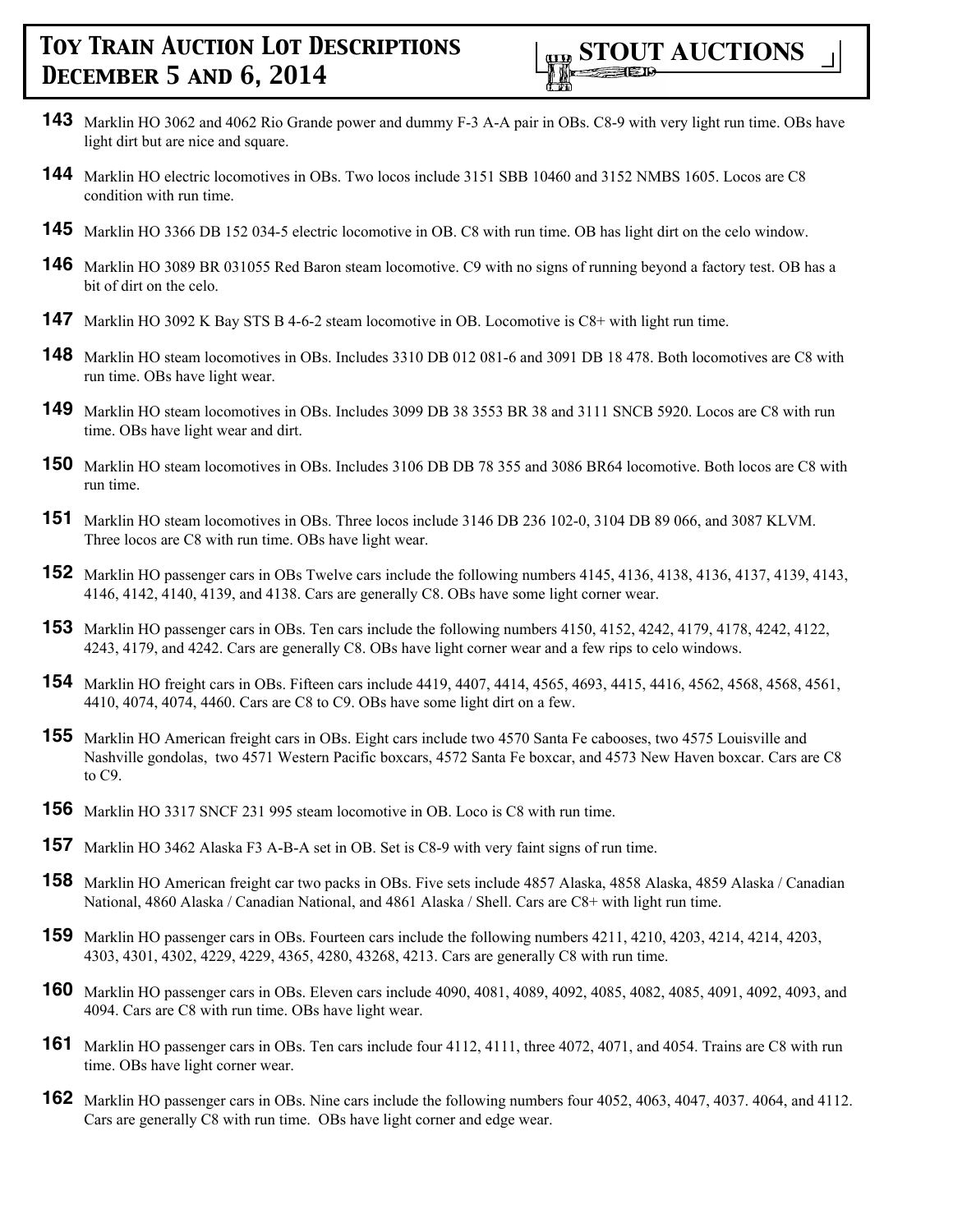

- **163** Marklin HO freight cars in OBs. Fifteen cars include the following numbers 4576, 4550, 4002, 4648, 4627, 4411, 4212, 4212, 4410, 4773, 4777. 4882, 60-01 / 4500, 4693, and 4582. Cars are C8 to C9.
- **164** Marklin HO freight cars in OBs. Fifteen cars include the following numbers 4506, 4600, 4600, 4624, 4660, 4649, 4408, 4697, 4795, 4432, 4411, 4667, 4624, 4674, 4650. Cars are generally C8 with run time.
- **165** Marklin HO 3070 Trans Europe Express TEE set in OB. Graded C6-7 due to two cracks in the shell at the rear of the powered unit. Other two units have some dirt and dust that might clean to C7. OB has corner and edge wear.
- **166** Marklin HO 3048 BR01 01 097 steam locomotive in OB. Loco is in C7-8 condition with run time and a bit of dirt that should clean. Locomotive original box has light corner and edge wear.
- **167** Marklin HO 3036 1141.02 electric locomotive in OB. Loco is C8 with run time. OB has some light wear and spotting.
- **168** Marklin HO locomotives in OBs. Includes 3040 DB 140 239-5 electric loco and 3066 SNCF 204008 diesel locomotive. Both locos in OBs and are C7-8 with a few very small paint nicks noted on both. OBs have light wear.
- **169** Marklin HO 3050 SBB 11414 and 3043 Re 1010 electric locomotives both in OBs. Both are C8 condition with run time. OBs have very light dirt.
- **170** Marklin HO diesel locomotives in OBs. Includes two 3078 and 3069. Locos are C8 with run time. OBs have a bit of spotting.
- **171** Marklin HO steam locomotives in OBs. Three locos include 3005 23 014, 3096 DB 86 173, and 3031 DB 81 004. Locos are C8 with run time. OBs have light dirt and spotting.
- **172** Marklin HO passenger cars in OBs. Eight cars include 4022, 4023, 4024, 4027, 4073, 4072, 4048, and 4049. Cars are C7+ to lower C8 with some light mildew on the roofs, but clean bodies.
- **173** Marklin HO passenger cars in OBs. Eight cars include four 4069 and four 4045. Cars are C7+ to lower C8 with some light mildew on the roofs, but clean bodies.
- **174** Marklin HO passenger cars in OBs. Includes five 4002, seven 4004, and 4005. Cars are C7 to C8+.
- **175** Marklin HO passenger cars in OBs. Ten cars include the following numbers four 4049, three 4022, 4082, 4083, and 4087. Cars are C7 to C8, most are C8.
- **176** Marklin HO passenger cars in OBs. Nine cars include 4037, 4027, 4065, 4070, 4065, 4042, 4033, 4041, and 4048. Cars range from C7 to lower C8.
- **177** Marklin HO passenger cars in OBs. Ten cars include two 4033, two 4027, two 4037, two 4041, 4026, and 4044. Cars are C7-8. OBs have mild wear.
- **178** Marklin HO freight cars in OBs. Twelve cars include the following 4631, 4638, 4627, 4627, 4631, 4627, 4506, 4628, 4639, 4624, 4624, 4638. Cars are C7-8. OBs have light corner and edge wear.
- **179** Marklin HO freight cars in OBs Eleven cars include the following numbers 4632, 4659, 4659, 4626, 4626, 4624, 4610, 4624, 4624, 4639, and 4640. Cars are C7-8. OBs have light corner wear.
- **180** Marklin HO 3309 DB 85 007 2-10-2 steam locomotive in OB. Loco is C8 with run time. OB has three detached flaps.
- **181** Marklin HO 3062 New Haven F7 diesel locomotives in OBs. Both locos are lower C8 with run time. OBs have mild corner and edge wear.
- **182** Marklin HO DB rail busses in OBs. Includes 3016 and two 4018. Two are C8, one 4018 is C7 with light mildew spotting on the roof. OBs have light wear and a small scuff on one side.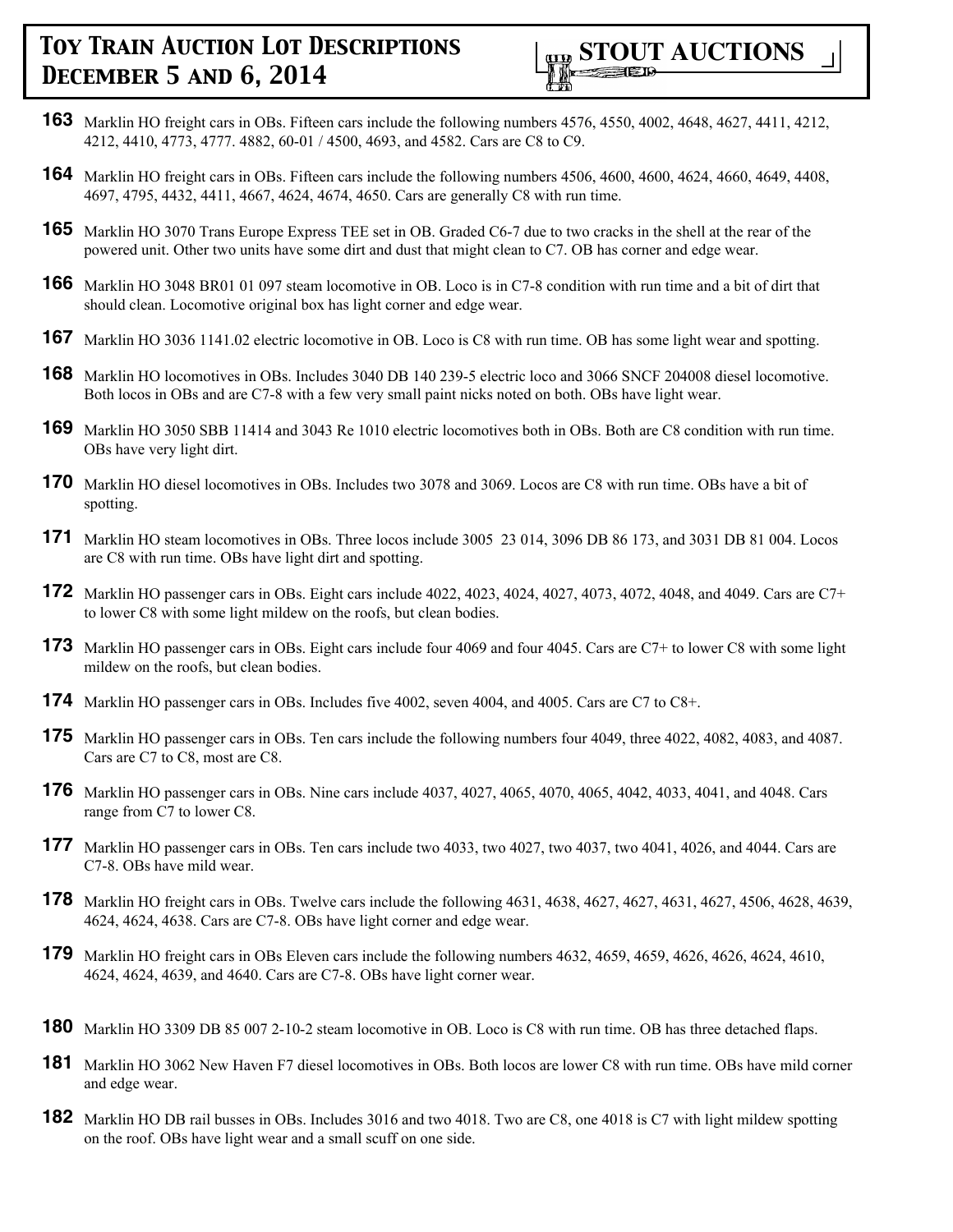- **183** Marklin HO 3061 and 4061 Union Pacific F7 diesel locomotives in OBs. Locos are nicer C8, one headlight lens missing. OBs have light corner and edge wear.
- **184** Marklin HO 3060 Santa Fe F7 diesel locomotive in OB. C8 with run time. Locomotive original box has light corner and edge wear.
- **185** Marklin HO diesel locomotives in OBs. Includes 3067 DSB 1006 and 3068 NSB 3.641. Locos are C7-8 with run time. A few very small paint chips at the corners of the pilot. OBs have some light spotting.
- **186** Marklin HO 3051 NS electric locomotive in OB. Blue version of the loco in clean C8 condition with moderate run time. OB has light dirt and spotting.
- **187** Marklin HO 3046 SNCF heavy goods locomotive in OB. Locomotive is C8 with run time. Locomotive original box has light corner and edge wear.
- **188** Marklin HO 3061 Union Pacific F7 diesel locomotive in OB. C8+ with light run time. OB has light corner wear.
- **189** Marklin HO 3005 DB steam locomotives in OBs. Locos are both C7-8 with run time and a few light spots of paint wear. Both OBs have light wear and a bit of spotting.
- **190** Marklin HO electric locomotives in OBs. Includes 3039 DB E 10 238 in blue and 3040 DB E 40 210 in green. Locos are C8 with run time. 3039 has one or two small nicks. OBs have light wear and dirt.
- **191** Marklin HO British Class 42 D830 3073 diesel locomotive in OB. Loco is C8 with two very small nicks noted. OB has light wear and spots.
- **192** Marklin HO 3037 electric DB locomotives in OBs. Both locos are green E 410 24 and are in C8 condition with run time. OBs have light spotting.
- **193** Marklin HO 3039 DB 110234-2 DB 110 electric locomotive in OB. Loco is C7-8 with two small nicks noted at roof corners.
- **194** Marklin HO 3063 CFL 1602 diesel locomotive in OB. Nice clean C8 condition with run time. OB has some light spotting.
- **195** Marklin HO steam locomotives in OBs. Includes 3092 K Bay 3673 and 3085 DB 003160-9. 3092 loco is C8, 3085 is C7 with slightly bent smoke deflector and a few small paint chips.
- **196** Marklin HO 3034 DB E41024 and 3043 Re 1010 electric locomotives in OBs. Locos are C7-8 with run time and light mildew spots on the roof. OBs have light wear.
- **197** Marklin HO steam locomotive in OBs. Three locos include 3029, 3031, and 3032. Locos are lower C8 with run time. OBs have light spotting and wear.
- **198** Marklin HO 3706 BR 96 017 mallet steam locomotive in OB. Loco looks C8 however one end of pickup ski is partially loose. Should be a very easy fix.
- **199** Marklin HO steam locomotives in OBs. Three locos include 3103 7896 2-6-0, 3098 DB 4-6-0, and 3000 89028 0-6-0. Locos are C7-8. OBs have some light wear.
- **200** Marklin HO diesel locomotives in OBs. Three locos include 3021 DB V200060, 3075 DB 216 025-7, and 3074 DB 216 025-7. All three locos are C7-8. Light wear and light dirt. All three OBs have light corner and edge wear.
- **201** Marklin HO locomotives in OBs . Three locos include 3041 ASBA 1043.1 electric, 3065 DB V60 1009, and 3044 electric switcher. Locos are in the C8 area, 3065 is C7-8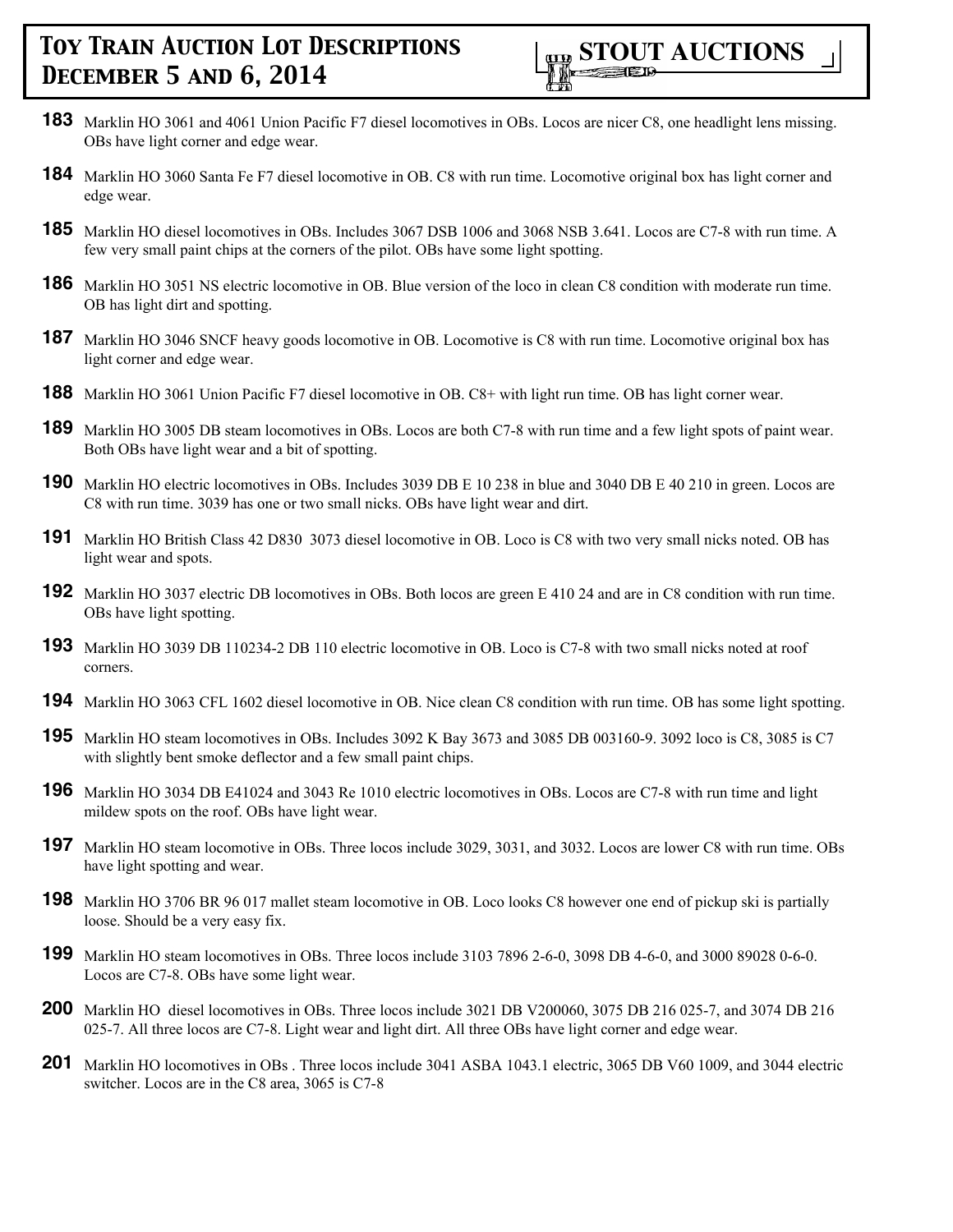

- **202** Marklin HO ST 800 set. This highly sought after set is cream with a red stripe. Locomotive has paint chips on pilot and a few pin head sized on the roof. All three cars also have light paint wear and a few small chips, also light rubs on the lower skirt of one coach. Very slight casting fatigue present on two of the vestibule tops, and one broken wheel set included. Broken wheel set appears to have come from the observation and has been replaced with an original part. Overall C6-7 condition.
- **203** Hamo / Marklin HO 3023 E1835 electric locomotive in OB. Loco is C8+ with very light run time. OB has light spotting and minor corner wear.
- **204** Hamo / Marklin HO E44 E44039 electric locomotive in OB. Loco is C8 with run time. OB has light wear.
- **205** Eisenbahn HO EM19 199 117-1 diesel locomotive in OB. Locomotive is C8 with run time. OB has mild corner and edge wear.
- **206** Gutzold BR 52 52 2006 steam locomotive in OB. Loco is C7 with one repaired smoke deflector and one loose detail part in the box which had previously been glue repaired on the top of the loco. OB has some mild wear and a a few small tears.
- **207** Lima HO Lufthansa Airport Express set in OB. Catalog number is 149749 GP. Set is C8 with run time. OB has light corner and edge wear.
- **208** Lima HO 149742 GP Inner City express set in OB. Set is C8 with run time. OB has light wear.
- **209** Tenshodo brass HO Southern Pacific Daylight passenger cars in OBs. Eight cars include two 428 vista domes, 423 baggage, 429 combine, two 425 diners one without box, 424 coach, and 427 observation. Cars are C8 with run time, one diner has rubs on the letters.
- 210 Tenshodo brass HO Pennsylvania passenger cars in OBs. Five cars in OBs. Five cars include 423 baggage, two 424 coaches, 425 diner, and 427 observation. Cars are C8 with run time, some light wear to the gold lettering.
- **211** Tenshodo and Pacific Pike Canadian Pacific brass and aluminum passenger cars in OBs. Four brass cars include 401 combine, 402 coach 403 diner, and 409 vista domes. Aluminum cars include sleeper kit car and baggage kit car. Cars are C8 to C9. See photos for best description.
- **212** Tenshodo brass HO Canadian National passenger cars in OBs. Five cars include 425 diner, 426 sleeper, P-628 kit vista dome, P-629 kit combination, and P-630 kit observation. Cars are C8-9.
- **213** Tenshodo brass HO passenger cars in OBs. Five cars include 424 Canadian National coach, 429 Canadian National combine, 425 Canadian National diner, 424 Great Northern coach, and 426 Union Pacific sleeper. Cars are generally C8 with run time.
- **214** Liliput HO passenger cars in OBs. Thirteen cars include four 833 05 2, two 833 01 2, four 833 05 1, and three 839 02. Cars are C8-9.
- **215** Liliput HO passenger cars in OBs. Fourteen cars include 840 03, two 846 01, two 847 01, 847 07, 848 02, 847 02, 836 04, 849 01, 84801, and three 849 02. Cars are C8-9.
- **216** Liliput 838 DSG five car passenger set in OB. Set is C8-9 with light run time.
- **217** Liliput HO 887 Karwendel-Express five car passenger set in OB. Set is C8-9 with light run time.
- **218** Liliput HO 860 Orient Express five car passenger set in OB. Cars are C8-9.
- **219** Liliput HO 853 DB DSG five car passenger set in OB. C9-10. OB has light corner wear.
- **220** Liliput HO 126 95 US Army police train in OB. Includes powered unit and two dummy cars. C8 with run time.
- **221** Liliput HO 126 08 2 VT 06 DB train set in OB. Includes powered unit and two dummy cars. C8 with run time.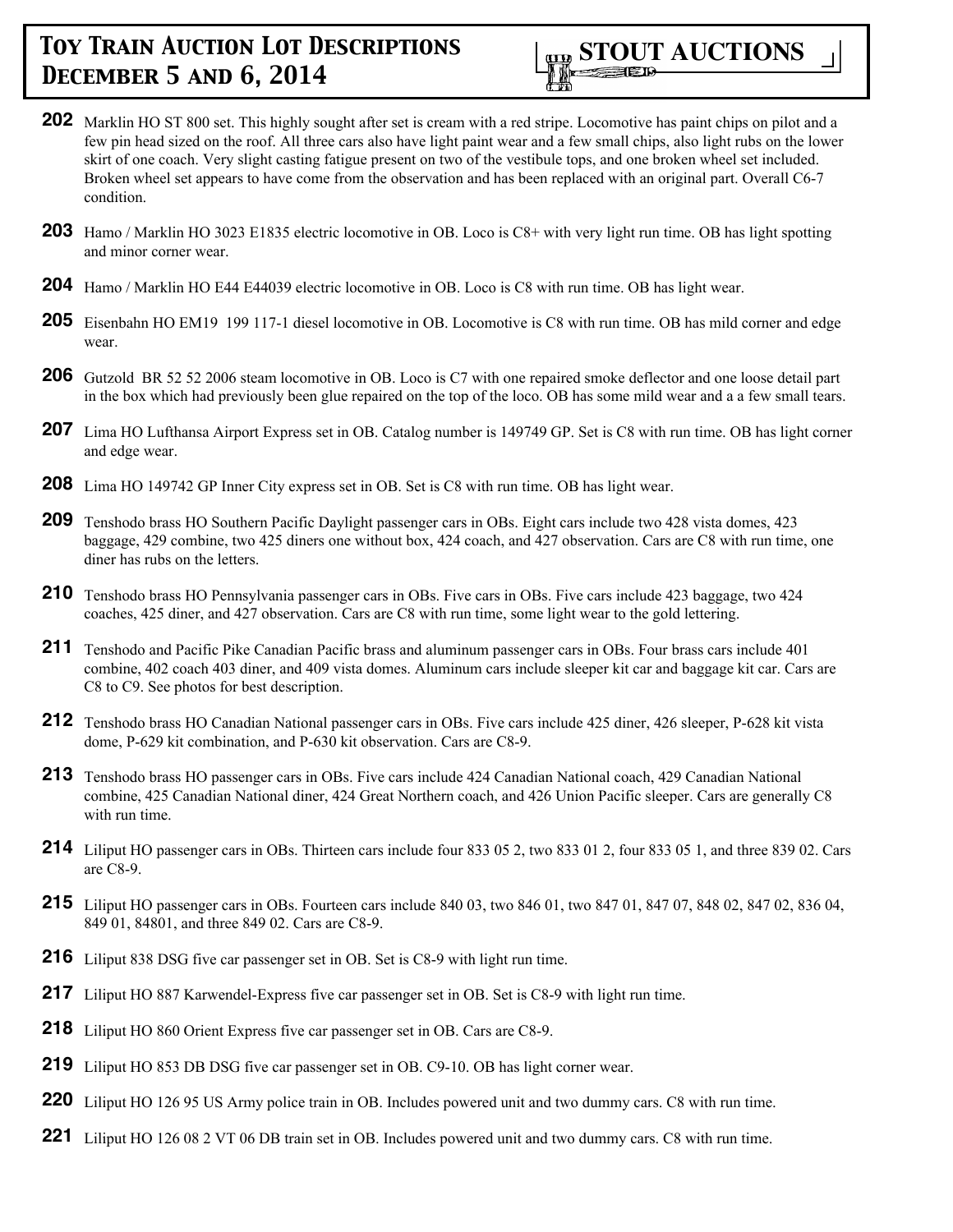- **222** Liliput HO 106 07 Dampflok 12 010 steam locomotive in OB. Loco is C8+ with light run time.
- **223** Liliput HO 1805 K Bay 4-6-2 steam locomotive in OB. Loco is C8+ condition with light run time. OB has area of skinning on one end.
- **224** Liliput HO SBB type III passenger cars in OBs. Five cars include 88750 88450, two 88550, and 88650. Cars are C8. OBs have light dirt.
- **225** Liliput HO 4006 blue IVh 1001 DR 4-6-2 steam locomotive in OB. Locomotive is C8 with run time, however one loco ladder is bent but is still attached. Locomotive original box has light corner and edge wear.
- **226** Liliput HO passenger cars in OBs. Ten cars include the following numbers 82100, 83800, 83900, 83990, 83370, 82500, 83900 82900, and 29203. Cars are C8 with run time.
- **227** Liliput HO 3007 DB 18 316 steam locomotive in OB. Loco is C8 with run time.
- **228** Liliput HO passenger cars in OBs. Seven cars include 81202, 81502, 81402, 81702, 81802, 81502, and 81202. Cars are C8 with run time.
- **229** Liliput HO 1865 Bayern S 3/6 blue steam locomotive in OB. Loco looks C8, however is C7 due to a missing screw which has detached the front truck on the locomotive.
- **230** Liliput HO 1809 K Bay S 3/6 steam locomotive in OB. Loco is C8 with run time. Locomotive original box has light corner and edge wear.
- **231** Liliput HO passenger cars in OBs. Nine cars include the following numbers four 83302, 83402, 83502, two 83202, and 83200. Cars are generally C8. OBs have light to moderate wear.
- **232** Liliput HO passenger cars in OBs. Eight cars include the following number 281, two 282, two 283, and three 286 61. Cars are generally C8. OBs have light corner and edge wear.
- **233** Marklin HO freight and passenger cars in OBs. Fifteen cars include the following numbers 4408, 4575, 4007, 4007, 4007, 4550, 4506, 4698, 4666, 4600, 7291, 4008, 4937, 4179 in incorrect OB, and 4178 in incorrect OB. Cars are generally C8 with run time. OBs have light corner wear.
- **234** Liliput HO 9100 7361 2-6-0 steam locomotive and 7820 AL 8415 4-6-4 steam locomotive. Both locos are in OBs and are C8 condition with run time.
- **235** Liliput HO 10690 2-8-4 CCCP T 12 006 steam locomotive in OB. Loco is C8 condition with run time.
- **236** Liliput HO 2-10-0 Deutsche Reichsbahn gray steam locomotive in box. Box does not appear to be the original box for this locomotive. Loco has a diecast tender and is C8-9 with little run time.
- **237** Liliput HO 180 15 Damflok 4-6-0 steam locomotives in OBs. Two locos in C8 condition with run time.
- **238** Liliput HO electric locomotives in OBs. Two locos include 112W EBT 103 in C7 condition with foam residue on the underside of the loco and some light corrosion on the power ski. Also included is 119 16 OBB 1020.42 loco in C8 condition. Both OBs have some wear.
- **239** Liliput HO locomotives in OBs. All four locos have some foam residue on the body, but paint appears to be OK. Four locos include 107W, 103, 102A and 104W. C7-8.
- **240** Liliput HO First Class freight and passenger cars in OBs. Ten cars include four 340304 DB wagons, four L383303 DRG, L383903 DRG, and L383203 DRG. Cars are C8-9.
- **241** Liliput HO freight cars in OBs. Fifteen cars include the following numbers 273, 217, 259, 237 10, 200, 253 U, 254 U, 200 L, 200 02, 200 S, 202 C, 200 L, 200, 242, 201 C. Cars are generally C8. Box labels have light wear.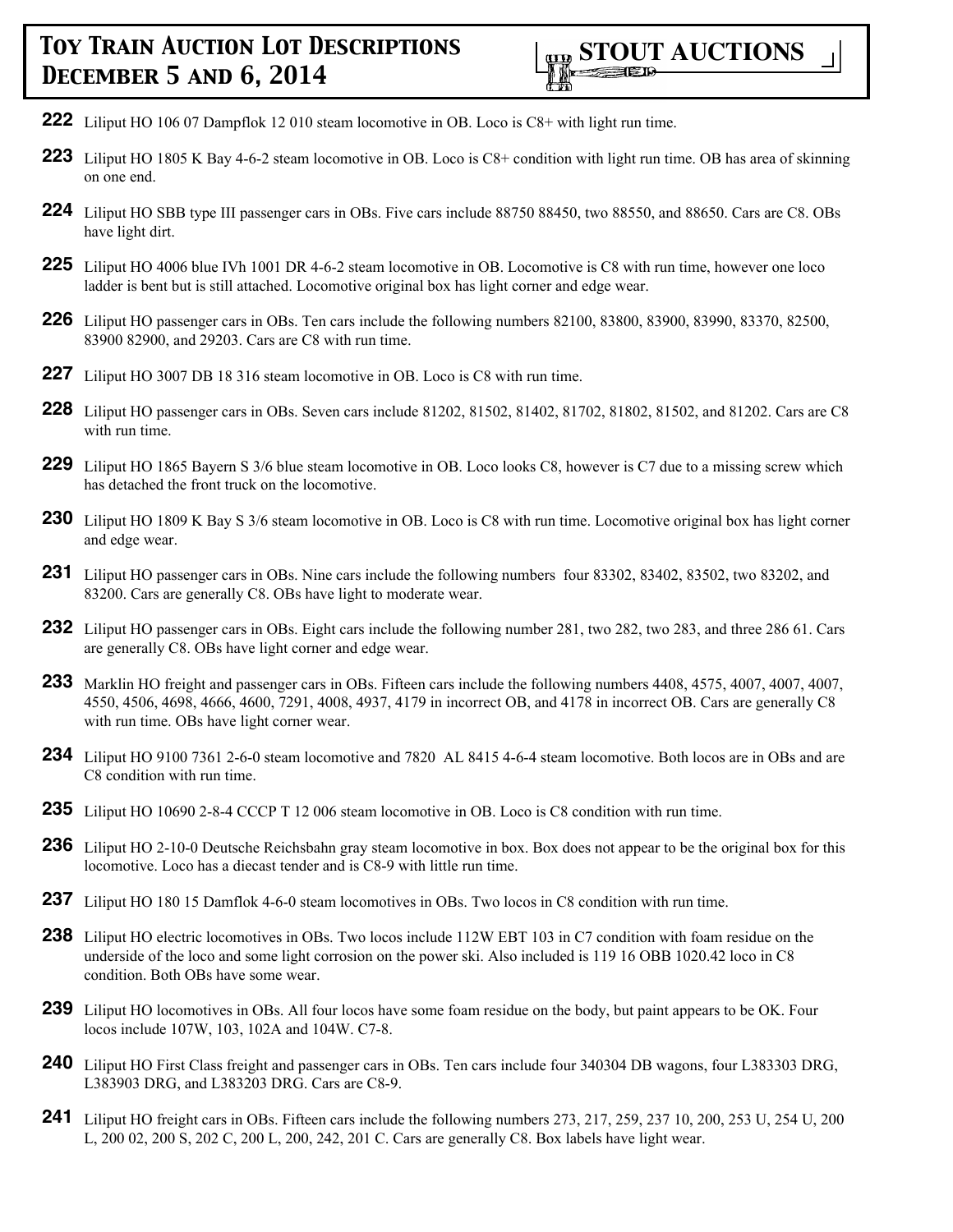

- **242** Liliput HO freight cars in OBs. Fifteen cars include the following numbers 271, 226, 226, 225 P, 225 T, 228, 212, 235 A 212, 218, 255 63, 235 80, 235 50, and 229 07 two pack. Cars are C7 to C8. OBs have light to mild wear.
- **243** 10 Liliput HO passenger cars in OBs. Includes the following numbers 295, 295, 295, 295 00, 295 40, 290, 295 02, 275 50, 278 50, and 278 50. Cars are generally C7-8. Some of the foam ends used to pack the cars are beginning to deteriorate. Box labels have light wear.
- **244** 11 Liliput HO passenger cars in OBs. Includes the following numbers 295 00, 290 /3 , 290, 294F, 291 DSB, Cars are generally C7-8. Some of the foam ends used to pack the cars are beginning to deteriorate. Box labels have light wear.
- **245** Liliput HO passenger cars in OBs. Twelve cars include the following numbers 811 four pack, 266, 262, 837 02, 294, 291, 295, 294 and 295. Cars are C7 to C8. OBs have light to mild wear.
- **246** Liliput HO freight cars in OBs. Twelve cars include the following numbers 236 30, 247, 248 TK, 248 A, 215 12, 381 10, 802, 235 61, 255, 247 51, 235 S, and 803. Cars are generally C8.
- **247** 17 Liliput HO passenger cars in OBs. Cars include the following numbers 750, 750, 719, 720 StLB, 710 ZB, 743, 741, 741, 751, 711 ZB, 750, 742, 259 10, 751, 7001 5, 259 10, and 744. Cars are C7-8. OBs have some mild wear.
- **248** Liliput HO passenger cars in OBs. Ten cars include the following numbers 273, 755, 716, 755, 756, 755, 273 / 2 D, 273, 715, and 755. Cars are generally C8.
- **249** Eheim 6102 HO Trolley Bus set in OB. Includes all overhead poles, wires, and instruction sheet. Set is C8-9 with very light use.
- **250** Eheim 6103 HO Trolley Bus set in OB. Includes all overhead poles, instruction sheet and wires. Set is C7-8 with a few very minor melt marks from wires sitting against the poles in the box. Box has some light wear.
- **251** Liliput HO passenger cars in OBs. Eleven cars include the following numbers 272 D, 273, 273, 273/2, 847 07, 847 07, 288, 269 50, 275 50, 743, and 273.
- **252** Liliput HO freight cars in OBs. Seventeen cars include the following 258 A, 236 30, 229 03, 225 S, 239 W, 239, 239, 200 10, 238, 242, 242, 241, 215, 235, and ASG wagon without number on box. Cars are C7-8. OBs have light to mild wear.
- **253** Liliput HO freight cars in OBs. Fifteen cars include 309 09, 221 63, 221 BA, 228, 253, 215, 249 F, 204 Z, 21900, 229 , 247, 255, 255 60, 231, and 203 00. Cars are C7-8. Labels have light wear.
- **254** Liliput HO freight cars in OBs. Fifteen cars include 237 10, 245, 231, 942, 910, 246, 913, 950, 955, 913, 940, 740, and three wagons without number tags. See photos for best description. Cars generally C7-8.
- **255** Liliput HO 904 and 908 OBB diesel rail cars in OBs. C8 with run time.
- **256** 6 Liliput steam locomotives. Numbers on OBs are incorrect, please ID using photos. Included is 706, U43, OBB 298.14, 798.14, U.43, and Rokal diesel locomotive. Locos are lower C7 to low C8. A few locos have foam residue on one side which may clean from the paint.
- **257** Liliput HO steam locomotives in OBs. Includes 7505W VIc922 blue 2-6-2 and 10205W 10205W 38.3822 4-6-0 with foam residue. Blue loco is C8, other loco is C7.
- **258** Rowa HO 420 DB S-Bahn Triebzug Baureihe set in OB. Set is C8 with run time. Catalog number is M1306. OB has light wear.
- **259** Kleinbahn HO diesel locomotives in OBs. Four cars include two 2050 OBB 2050.12, VT 5046 OBB 5046.14, and 2143.038 OBB. Locos are C7-8 with run time. OBs have light wear.
- **260** Kleinbahn HO steam locomotives in OBs. Four locomotives include two D78 729.02 locos and two D93 OBB 93.1305. Locos are C8 with run time. OBs have light corner and edge wear.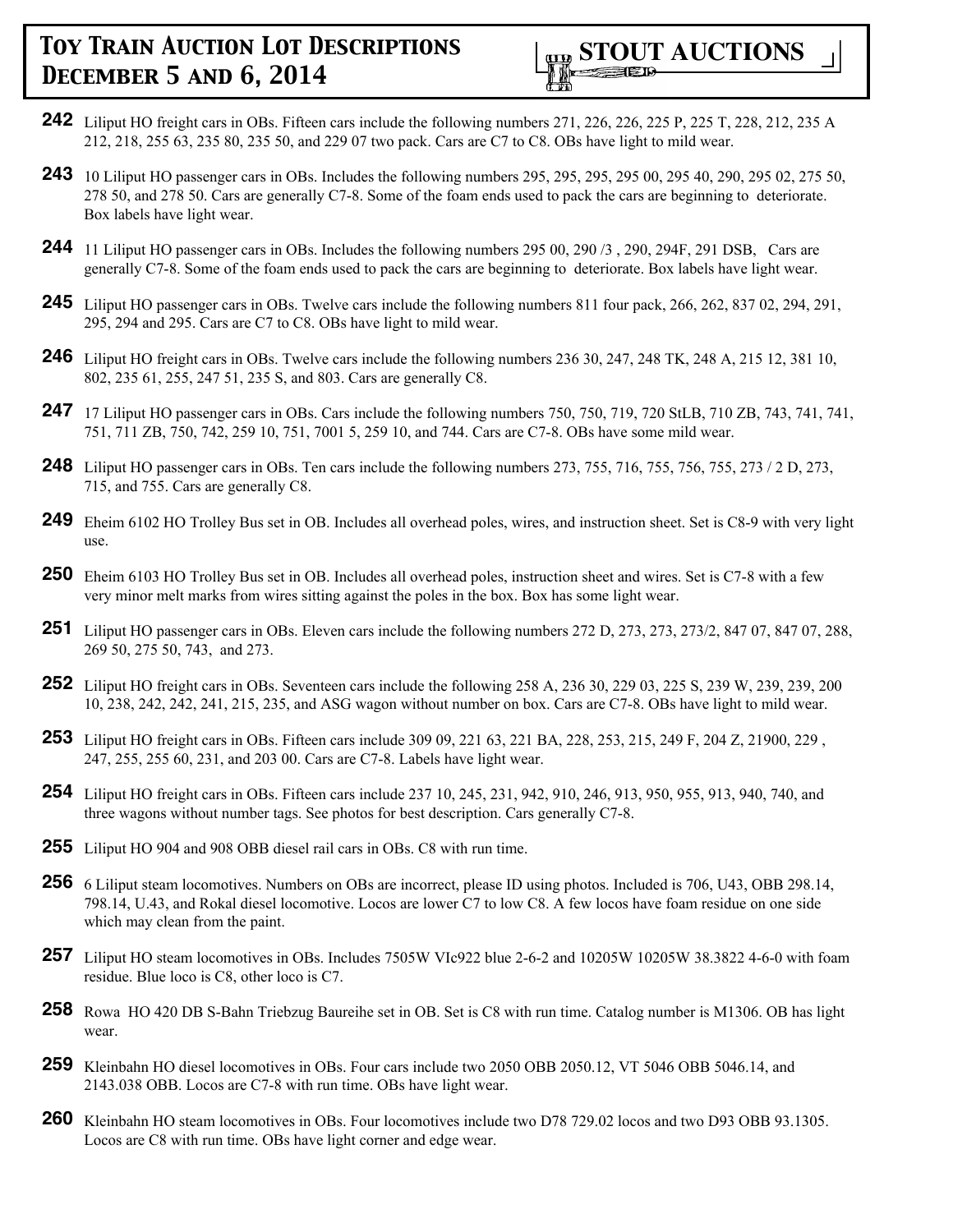- **261** Klienbahn HO diesel locomotives in OBs. Four locos include two 2050 OBB 2050.12 and two 2060 OBB 2060.08 switchers. Locos are C8 with run time.
- **262** 4 Kleinbahn HO electric locomotives in OBs. Locos include two OBB 1063, OBB 1042.500, and SBB RBe 2/4 in C7 condition with one broken bumper pad and light mildew spots on the roof. OBs have light wear.
- **263** Kleinbahn HO steam locomotives in OBs. Four locos include three 156 OBB Dampflok 156.3417 4-6-0 and 214 Austrian Express loco and tender. Locos are generally C8 with run time.
- **264** Kleinbahn HO electric locomotives in OBs. Includes E 499 Czecho-slovak loco and OBB 4010. Locos are C8+ with light run time.
- **265** Kleinbahn HO steam locomotives in OBs. Includes 3 Rail DT1.06 OBB , 92.2271 OBB, and 178.84 kkStB. Locos are C8 with run time.
- **266** Kleinbahn HO passenger cars in OBs. Twelve cars include nine 381/1 SBB three are A4 and six are B4 and four 380 SBB AB4. Cars are generally C8.
- **267** Kleinbahn HO passenger cars in OBs. Fourteen cars include five 387 OBB, three 394 Schweizer B4, two 391 Postwagons, and four 392 SBB F4. Cars are generally C8.
- **268** Kleinbahn HO passenger cars in OBs. Fourteen cars include three 321, five 368, and six 371. Cars are C7 to C8. OBs have light wear.
- **269** Kleinbahn HO passenger cars in OBs. Thirteen cars include five 370, two 371, three 372, and three 321. Cars are C7-8. OBs have light corner wear.
- **270** Kleinbahn HO passenger cars in OBs. Fourteen cars include 384, 383, 380, three 390, five 397, 391, 392, 393. Cars are C7 -8. OBs have light wear.
- **271** Klienbahn HO passenger cars in OBs. Ten cars include the following numbers two 385, three 3981, 359, and four 362. Cars are C7-8. OBs have light corner wear.
- **272** Kleinbahn HO passenger cars in OBs. Thirteen cars include three 371, seven 369, and three 335. Cars are C7-8.
- **273** Klienbahn HO freight cars in OBs. Fifteen cars include the following 322, 357, Kaiser Aluminum wagon, 358, 353, 338, 355, 3164, 361, 346, 302, 302, 3151, 3089, and 3164. Trains are C7 to C8, more on the C8 side. OBs have light corner wear.
- **274** Kleinbahn HO freight cars in OBs. Fifteen cars include four 340, five 305, four 331, and two 301. Cars are C7-8. OBs have light corner wear.
- **275** Kleinbahn HO passenger cars in OBs. Twelve cars include nine OBB 342 and three 370 two brown and one red / white. Cars are C7-8.
- **276** Kleinbahn HO freight cars. Fifteen cars include 361, 346 DB, 337, 327, 301, 342, 246 DB, 305, 325, 325, 349, 324, 333, 341, 349 and 324. Cars are C7-8.
- **277** Kleinbahn HO passenger cars in OBs Ten cars include seven 311 OBB and three 384 Deutscher. Cars are C7-8. OBs have light corner wear.
- **278** Kleinbahn HO passenger cars in OBs. Eighteen cars include ten 370 cars in various colors and eight OBB and SBB 398 cars. Trains are C7-8.
- **279** Kleinbahn HO cars in OBs. Fifteen cars include 381/1, 346, 346, 312, 3087, 3163, 304A, 3731, 3165, 3152, 3751, 3742, 3741, 3941, and 3421. Cars are C7-8. See photos for best description.
- **280** Kleinbahn HO 355 Kesselwagens in OBs. Fifteen cars are C7-8 condition.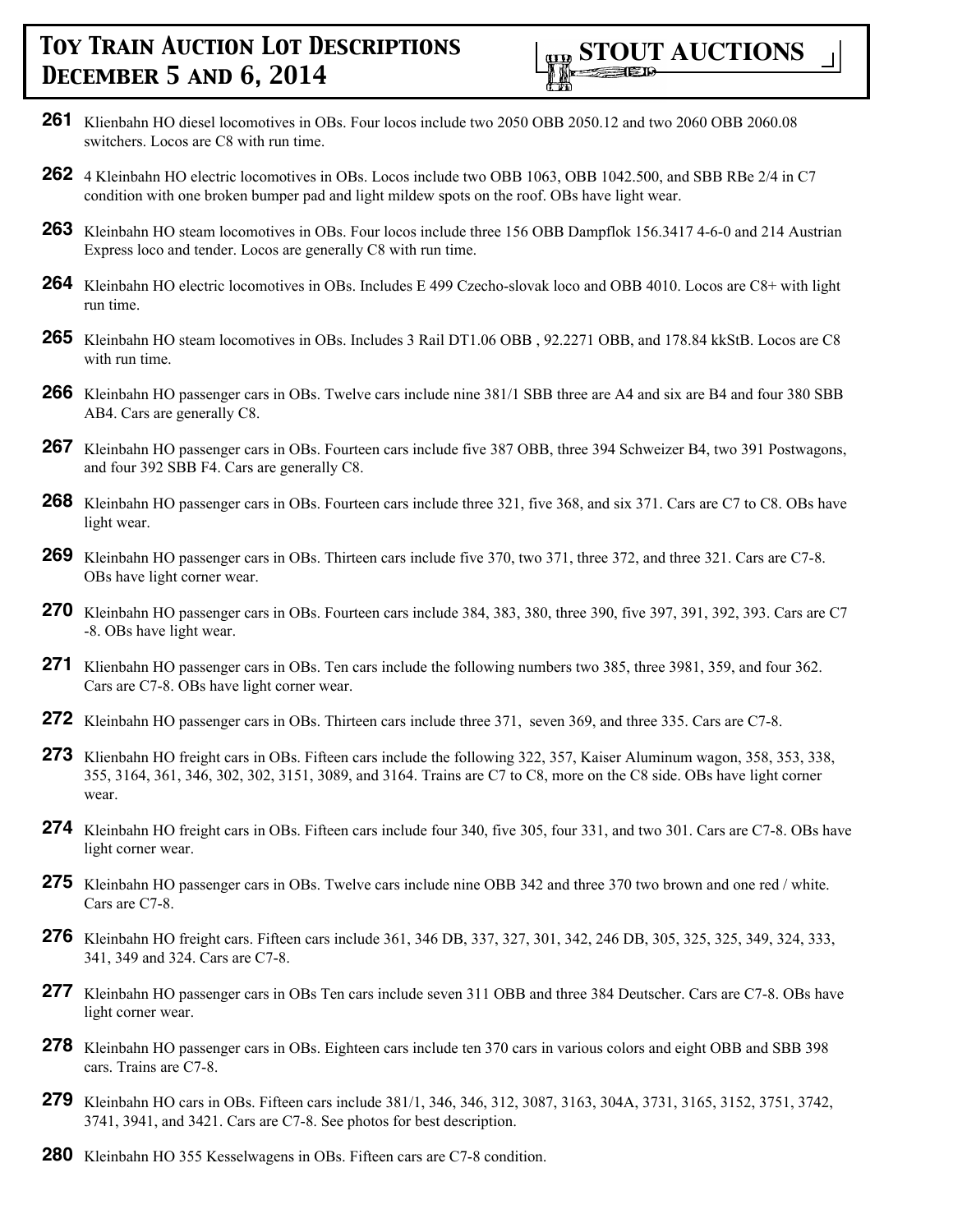

- **281** Kleinbahn HO passenger cars and one dummy loco in OBs. Includes the following numbers 7110, 4010, 4010, 386, 395, 386, 362, 378, 534.82, 390, 390, 399, 399, 3981, and 3981. Trains are C7-8.
- **282** Kleinbahn HO Schweizer Doppeltriebwagen power and dummy AB Fe 4/8 set in OBs. Locos are C7 with light dirt spotting on the roof. OBs also have light wear.
- **283** Kleinbahn HO freight cars in OBs. Fifteen cars include 319, 308, 314, 362, 314, 307, 334, 327, 312, 362, 307, 307, 314, 307, 362. Trains are C7-8.
- **284** 9 Kleinbahn HO passenger cars in OBs. Including four 372, two 368, 7010, 7310, and 6010. C7-8.
- **285** Kleinbahn HO freight cars in OBs. Ten cars include 360, 312, 312, 345, 363, 327, 332, 332, 311, and 363. C7-8.
- **286** Nice group of thirty HO European passenger cars. Everything from Lima, Rivarossi, Marklin, Fleischmann, etc. This is a General Condition lot meaning we have not graded or examined every item in the lot so the condition will typically vary from C6-7 with the possibility of an item or two in the lot having a lower or higher grade, General Condition lots cannot be returned.
- 287 Nice group of thirty HO European passenger cars. Everything from Liliput, Lima, Fleishmann, etc. More matched sets in this group. This is a General Condition lot meaning we have not graded or examined every item in the lot so the condition will typically vary from C6-7 with the possibility of an item or two in the lot having a lower or higher grade, General Condition lots cannot be returned.
- **288** Group of HO locomotives from Marklin. Liliput and Rivarossi. Includes FS 444.001 electric, DB 216 090-1 diesel locomotive, DB 151 104-7 electric, FS S. 685.604 steam locomotive, and DB 78 134 steam locomotive.
- **289** Kleinbahn accessories in OBs. Includes two 532 electric locomotive barns, 454 village depot, four 420 bridges, six 450 station platforms, 453 switch tower, and orange bodied plastic truck in unnumbered box. Items are C7+ to C10.
- **290** Inhalt, HAG, and Rowa HO freight and passenger cars in OBs. 11 items include the following numbers 426 / 103, 5452512 /5/18, 5452512 /5/18, 5452522/426/00050, 426/39, 425/160, 426/873, 5452512/5/18, two 400 HAG, and Rowa 3018. Trains are C7-8.
- **291** Marklin and Lima HO signals in OBs. Includes three 022 Lima signals, four 7040, 7041, 7036, 7187. eight 7188 in water damaged boxes and 7042 in water damaged box. Water damaged items are complete, but graded C6-7, should clean.
- **292** Heinzel HO cog railway track in OB. 1740 sections include the following boxes of six sections. Seventeen boxes of straight sections, six 012 boxes of curved, and six sections of 011 curves. Track looks new C9-10.
- **293** Wiking HO German made vehicles, many in OBs. Fifty three total vehicles. Boxes vehicles include the following numbers 16301, 51127, 24712, 705, 70022, four 52p, two 52k, three 51m, 43g, three 52c, 52s, 721, 51a, 520, 722, 51s, 53n, 72d, and 51g. 27 other loose vehicles included. Most items range C7+ to C9.
- **294** Large box of HO freight cars, would estimate 75+ cars. Mostly AHM and Mantua but other manufactures such as Lionel, Tyco, etc have been noted. Most are C7-8 condition See photos for best description. This lot is sold as is.
- **295** Faller HO building kits in OBs. Sixteen kits include seven B-186 station kits, and nine B-181 station platform kits.
- **296** Marklin HO catenary poles, wires, and more. Huge group, Boxed items include eighteen boxes of 7009 poles, fourteen 7012 boxed poles, four 7010 boxed poles, two large bundles of overhead wires, and two small shoe boxes full of poles. Items are generally C7 to C8.
- **297** Preiser and Merten HO figure sets in OBs. Sixty sets almost all appear complete. See photos for best description.
- **298** Large group of 50 sets of Preiser, Herka, and Marten HO figure sets in OBs and bags. Sets appear to be fairly complete and in good condition.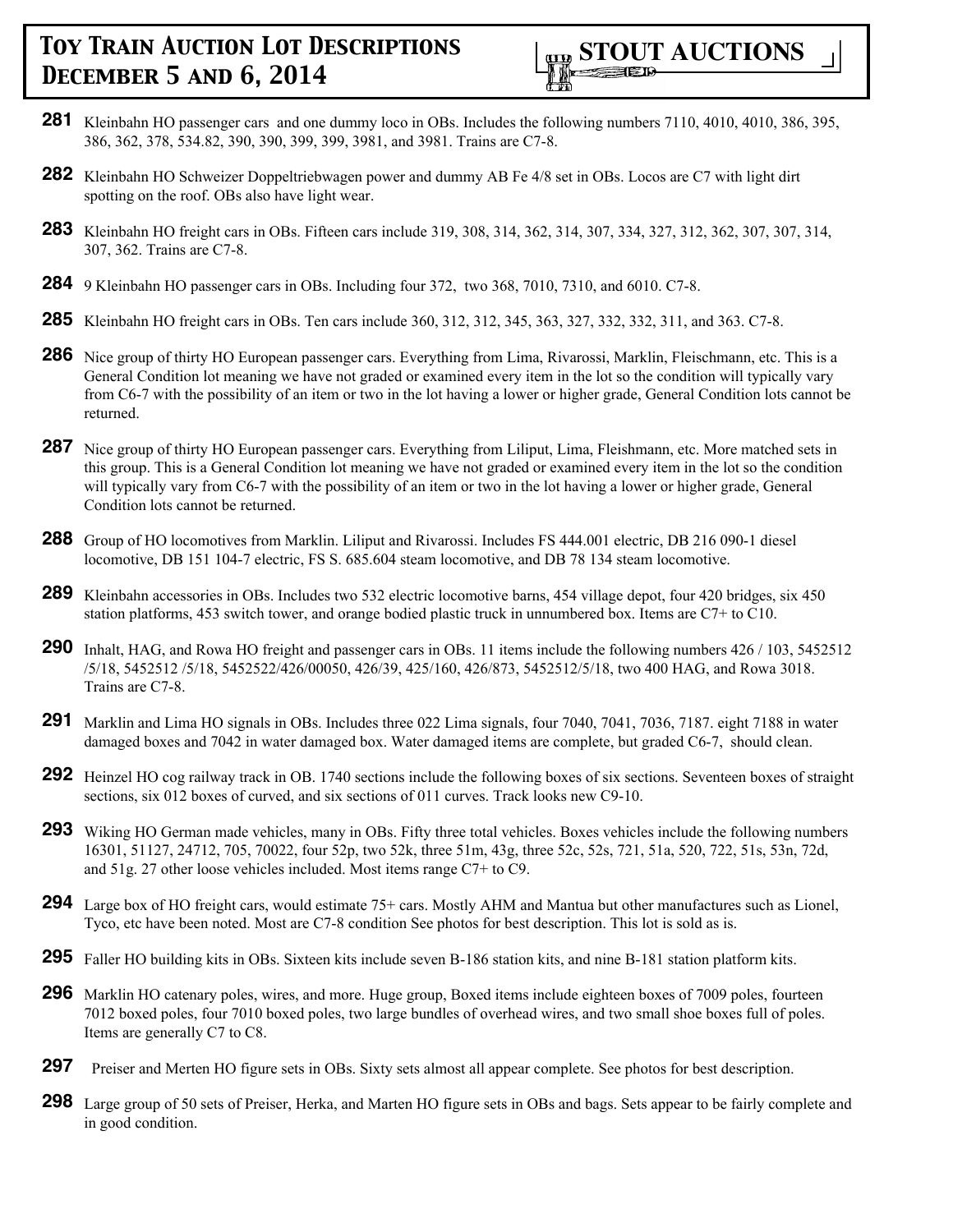- **299** Preiser HO figure sets in OBs. Seventy six sets all appear to be complete and in good to new condition. See photos for best description.
- **300** Preiser, Airfix, Jordan, and MPC figure sets in OBs. 38 sets plus a box of loose old west figures. Some notable sets in this lot include 00261, 267, 328, 327, etc. Sets are lightly used to brand new condition. See photos for best description.
- **301** HO building kits and accessories from Volmer, Pocherm Rivarossi, Heljan, Kibri and Trix. Including Pocher 91 radar tower, Vollmer 3532B, 3532B, 341, 3712B, 3722, 3724, Trix 671 crane, Heljan B123 tower, Rivarossi SM116, B116 Heljan tower, and Vollmer 5760B engine house. Also included is five Kibri 9533 stations and 9530 station platform. Items are C8 to C10.
- **302** Faller and Heljan HO building kits in OBs. Twenty four kits include the following numbers B-116, two 559, five Heljan B 122, four B-191, two B-122, B-263, three B-556, B-177, B-202, B-182/d, and three B-180. Kits are C9-10, kits appear open but unused.
- **303** Lego German Nr. 649 Shell Mercedes tanker truck in OB. C9 condition, small crease on one end of box.
- **304** Large group of HO building kits from AHM, Tyco, Atlas, Bachmann, Kibri and others. Many kits are new in the box sealed in plastic. See photos for best description. Kits range C7 to C10.
- **305** Awesome lot of Wiking, Roco, Huskym Lesney, and other toy vehicles. The bulk are Wiking with a few of the others in the mix. Over 130 vehicles, most in good to excellent condition. Many German cars such as VW Bugs, Things, and Microbus. See photos for best description.
- **306** Nice group of vehicles including Corgi Junior, Majorette, Husky, Matchbox, Wiking, Busch and others. Items range from used C7 to new C9-10. See photos for best description.
- **307** Marklin HO signal lot and Brawa lamps. Includes twenty Marklin signals, mostly semaphores and block signals in C6 to C8 condition. Also included is nineteen Brawa lamps both single and double lamp. Lamps range C7 to C10.
- **308** Very Large lot of AHM trains 420 IC 0-4-0 with foam that has deteriorated around loco, 5067 4-4-0 Genoa, PRR U25C with foam that has deteriorated around loco, 8123 NYC RS2, 4-4-0 Reno with foam that has deteriorated around loco, 5051 SP with foam that has deteriorated around loco. Lot also includes 10 misc freight cars and 9 misc passenger cars. Trains are C6-7, boxes have some wear.
- **309** Marklin and Faller HO bridges, supports and more. Includes 7163 arch bridge, three 7263 plastic arch bridges, two Faller B -547 piers, multiple loose Marklin 7252 and 7253 supports, Tyco trestle set and more. See photos for best description. Sold as is shown in the photos.
- **310** Modern HO passenger cars. Fifteen total, mostly Santa Fe, a few Baltimore and Ohio and one Amtrak. Unknown manufacture. Mainly C6-7 and in need of some cleaning.
- **311** Marklin HO small accessories most in OBs. Wonderful large lot. Will list some numbers and approximate quantities 5 x 7047, 16 x 7198, 5 x 0226, 9 x 7079, 7 x 7391, 4 x 7077, 64 x 0224 or 0225, 16 x box of Marklin track screws, 40 x 7019, 3 x 7072, 7210, and a few other small items. This is a General Condition lot meaning we have not graded or examined every item in the lot so the condition will typically vary from C7-8 with the possibility of an item or two in the lot having a lower or higher grade, General Condition lots cannot be returned.
- **312** Group of HO accessories from Kadee, Life Like, Jeouf, Busch, and others. Includes 38 packets of Kadee and Railline couplers, box of metal Marklin style passenger trucks, new blister packed Life Like accessory sets including 01122, 01114, 01505, 01215, 01202, and others. Box of fence sections from Jeouf and Heljan, ten Roco wheel sets, loose lamp posts and more. Items are mostly C8 to C10. See photos for best description.
- **313** HUGE lot of Marklin track and switches. This is a lifetime group of track, mostly stud rail, but some solid three rail as well. Enough here to make a very significant layout. Multiple switches, power crossovers, and more. Also included is one full box of HO Tyco / Atlas style HO track. Nine  $16 \times 12 \times 10$  boxes here. Sold as is shown in the photos.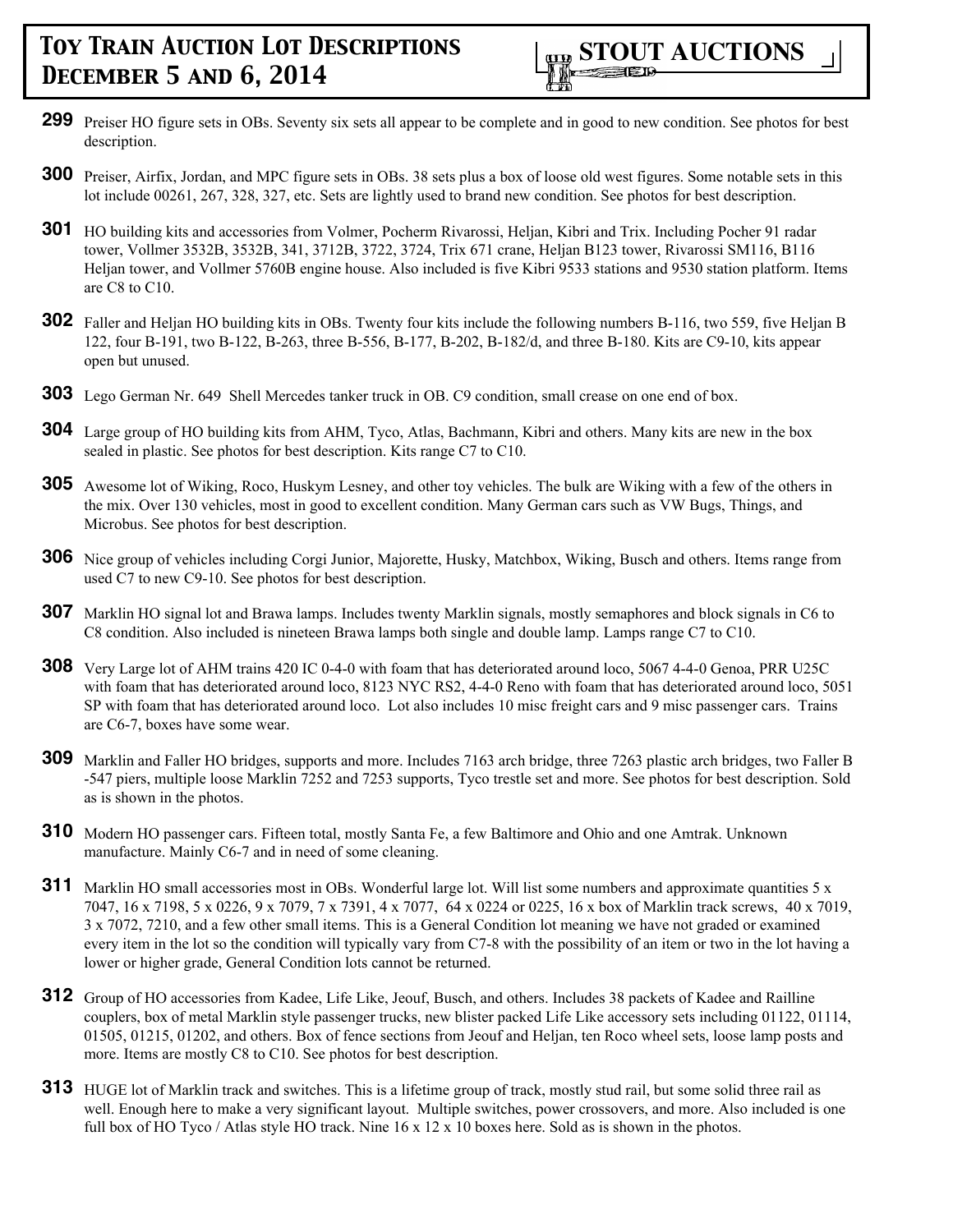- **314** Group of 1:87th Army vehicles and figures mostly from Roco. Other manufactures in this lot include Wiking and Lesney. Just over 50 items still sealed in original packages mostly from the Minitanks line, plus a small shoe box filled with loose figures, tanks, and other vehicles. A few other loose and packaged construction vehicles included.
- **315** Two 16 x 12 x 10 boxes filled with Faller HO track dividers. Part number mostly appears to be 02111 or NR 116. Used C7 -8 condition. See photos for best description.
- **316** Large group of seventeen model kits from Revell, Aurora, Entex, UPC, Craft Master, and others. Following kit numbers included 428:29, 422:29, 1508-230, 8504, C279-200, C259-100, H-435, 356, 8519, 454, 8454, 749M:400, 5013-300, H -454:200, 1415-150, 320-1 98, and 830:150. Kits appear to be unused, some open some sealed. See photos for best description.
- **317** Marklin HO locomotives in OBs. Includes SK 800 in C7-8 condition and newer 4-6-2 5920 in C8 condition. See photos for best description.
- **318** HO freight and passenger cars in OBs. Cars are from Athearn, Penn Line, and Roundhouse. Fifty four cars total. Include Southern Pacific Daylight cars, Amtrak, Canadian Pacific and more. See photos for best description. Most cars are new C9 -10.
- **319** Large group of misc. HO items. Both American and European unboxed freight cars, multiple Marklin control boxes, Self plast kits, buildings, and more. See photos for best description. Sold as is shown in the photos.
- **320** Eleven boxes filled with built up HO building kits from Faller, Kibri, and others. Build your own European city with this lot. See photos for best description. Sold as is.
- **321** Modern HO locomotives from Athearn, AHM, and others. Mix of diesel and RDC units, both power and dummy. See photos for best description. Items are C7 to C10. Road names include Conrail, Canadian National, Baltimore and Ohio, etc.
- **322** HO locomotives including Gutzold V180 diesel locomotive in dirty C6 condition, Heinzl 935 ETA 177005a articulated in C7-8, Airfix dummy British Railways Railbus in C7 condition, 5216 0-8-0 steam locomotive, Penn Line Baltimore and Ohio docksider. See photos for best description.
- **323** Group of HO European passenger cars from Marklin, Rivarossi, Lima, Trix, etc. Thirteen cars total from C7 to C9. See photos for best description.
- **324** Mixed lot of HO items including two 0111 trestle sets, 0110 trestle set, empty 0565-1 Santa Fe diesel locomotive box, Fleischman Union Pacific 1343 F unit, unmarked HO set with tender powered steam locomotive and two passenger cars, box of passenger car seats and interiors, empty boxes from Pocher, Faller and Rivarossi. See photos for best description.
- **325** Mini Cars Anguplas vehicles and more in OBs. Nine Mini Cars include three 99 Volvo Sport, three 40 Hispano Suiza, and three 55 Land Rover 109. Also includes 4040 Herpa Opel nine car set, Tomica Mazda light bus. Nice condition. C8 to C10 generally.
- **326** Precision Scale Co. modern HO brass New York Central Empire State Express 17194 six car set in OB. Set is C9 area with no major signs of run time. Set lid has some corner and edge wear.
- **327** Broadway Limited modern HO Blue Line 5181 New York Central Sb1 Niagara steam locomotive in OB. Loco includes DC sound and is DCC ready. C8-9 condition with very light run time.
- **328** Bachmann Spectrum modern HO 84907 New York Central 4-6-0 steam locomotive in OB. Loco equipped with DCC sound. C8 with run time.
- **329** MTH modern HO New York Central L-3B steam locomotive in OB. Locomotive features Protosound 3 , Protosmoke, DCC on board, wireless drawbar and much more. C8+ with light run time.
- **330** Broadway Limited modern HO 1196 New York Central Dreyfuss Hudson steam locomotive in OB. From the Hybrid 2 Paragon series. Features DCC control and sound. 1940 paint scheme. Loco is C8 with run time.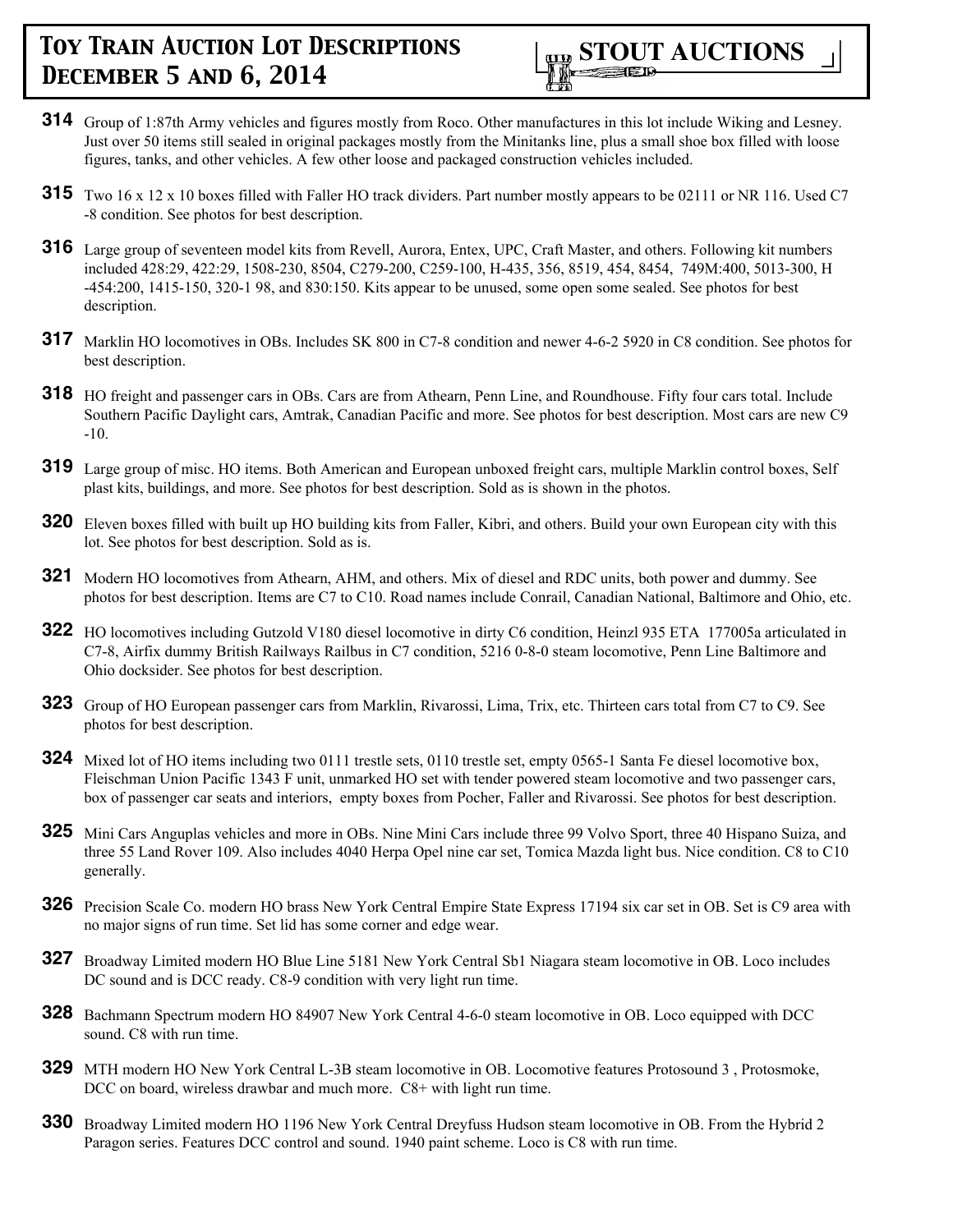

- **331** Walthers modern HO Gold Line 100 ton coal hoppers in OBs. Eighteen INDR (Indiana Railroad) cars in three six packs. Catalog number 932-7877. Cars are C8+.
- **332** MTH modern HO New York Central 80-3127-1 L-4B steam locomotive in OB. Locomotive features Protosound 3 , Protosmoke, DCC on board, wireless drawbar and much more. Loco is C8 with run time.
- **333** Broadway Limited modern HO Paragon 2 2022 New York Central J1E 4-6-4 steam locomotive in OB. Loco features sound and DCC control. C8 condition with run time.
- **334** Broadway Limited modern HO Paragon 2 1355 New York Central J1E 4-6-4 steam locomotive in OB. Loco features sound and DCC control. C8 condition with run time. This version has Scullin drivers and a PT-4 tender.
- **335** Broadway Limited modern HO Paragon 2 2023 New York Central J1E 4-6-4 steam locomotive in OB. Loco features sound and DCC control. C8 condition with run time. This version has Roman lettering with sound and DCC.
- **336** Bachmann HO steam locomotives in OBs. Four locos include 41-540-20 New York Central Niagara, 51024 Jupiter 0-4-0, 51001 New York Central 4-4-0, and New York Central 2-6-2 missing box number. Locos are generally C8.
- **337** Rivarossi modern HO New York Central steam locomotives in OBs. Includes 1218 2-8-2 heavy Mikado and 1252 Hudson. Locos are C8 condition with run time.
- **338** Proto 2000 modern HO 920-60026 2-10-2 steam locomotive in OB. Loco has been custom decaled for New York Central. Loco features DCC and sound. Loco is C8+ with light run time.
- **339** Proto 2000 modern HO New York Central Alco FA locos in OBs. Includes two 8362 FA A units, and three 8364 FB2 dummy B units. Locos are C8 with run time. OBs have light corner and edge wear.
- **340** Bachmann modern HO New York Central GP-7 diesel locomotives in OBs. Catalog numbers are 62405. All three locos are DCC equipped and are in C8 condition.
- **341** Proto 2000 modern HO New York Central Alco PA and PB diesel locomotives in OBs. Catalog numbers are 21620 and 21617. B unit is a dummy. Locos are C8 with run time.
- **342** Proto 2000 modern HO New York Central E7 A and B units in OBs. Catalog number is 920-40964. Both units are powered and equipped with DCC and sound. Locos are C8 with light run time. Phase 1 paint.
- **343** Proto 2000 8194 New York Central E8/9 diesel locomotive A unit in OB. C8 with run time.
- **344** Proto 2000 modern HO New York Central E7 A and B units in OBs. Catalog number is 920-40995. Both units are powered and equipped with DCC and sound. Locos are C8 with light run time. Phase 2 paint.
- **345** Rivarossi HO R5446 New York Central Hudson in OB. C8 with moderate run time.
- **346** Bachmann Plus modern HO 31305 New York Central Niagara steam locomotive in OB. Loco is C7-8 with very light dirt and wear. OB has damage to one corner.
- **347** Rivarossi HO 1567 New York Central Dreyfuss Hudson in OB. C8 with run time.
- **348** Rivarossi modern HO Indiana Harbor Belt 0-8-0 steam locomotive in OB. C7 with run time and a bent hand rail on the firemans side near the front.
- **349** Kato modern HO 37-6368 Indiana Railroad SD90 / 43 MAC diesel locomotive in OB. Loco is C9-10 with detail parts still packed in the box.
- **350** Broadway Limited modern HO CP Rail SD40-2 Blue Line diesel locomotives in OBs. Catalog numbers are 5278 and 5279. Both locos factory equipped with sound. One loco is C8-9, the other C9-10.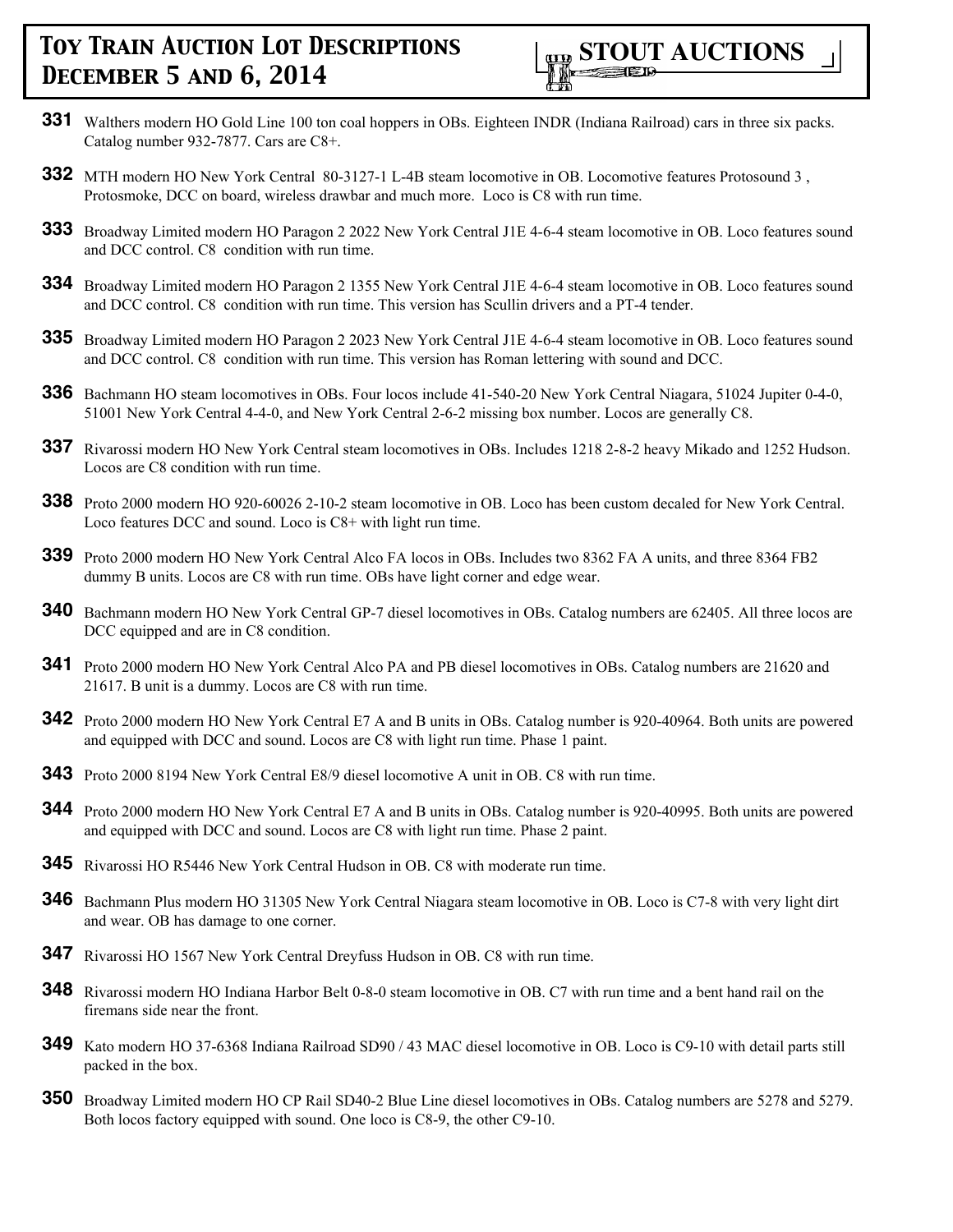

- **351** Athearn modern HO Indiana Railroad SD60 diesel locomotives in OBs. Four locos include 78816, 78816, 78817, and 78818. 3 of 4 locos are C8, the other is C6-7 with some damage to the nose.
- **352** Athearn modern HO Indiana Railroad GP38-2 diesel locomotives in OBs. Two locos include 78917 and 78916. One small detail part noted as broken off otherwise locos are C8.
- **353** Proto 1000 modern HO Chicago and Northwestern GP-15 diesel locomotives in OBs. Catalog numbers are 920-35063. Locos are C8 with run time.
- **354** Proto 2000 modern HO 920-67302 Nickel Plate USRA 0-6-0 steam locomotive in OB. Loco features sound and is C8 condition with run time.
- **355** Proto 2000 modern HO New York Central H10-44 diesel locomotive in OB. Catalog number is 920-40788. Loco features DCC and sound. Loco is C7-8, front handrail is detached but included in the box.
- **356** Roundhouse modern HO New York Central heavyweight Pullman cars in OBs. Fourteen cars include two 6084 diners, two P81 sleepers, three 6083 combines, four 6081 sleepers, and three 6082 observations. All cars are uniquely named and numbered and are generally C8 condition.
- **357** Bachmann Spectrum HO New York Central heavyweight passenger cars in OBs. Seventeen cars include three 89105 coaches, two 89104 diners, two 89102 coaches, two 89106 observations, three 89103 coaches, and two 89101 combines. Also included are 89527 Pullman, 89521 Pullman, and 89529 Pullman. Cars range C7+ to C8.
- **358** Modern HO passenger car upgrade parts. All new and unused C9-10. Includes eight 933-1088 Walthers heavyweight lighting kits, twelve 933-1084 Budd and Pullman light kits, six 9504 operating full width diaphragm four packs, Tomar H -280 20th Century Limited drum head kit, and new pack of 12V mini lamps.
- **359** Walthers HO Classic Heavyweight New York Central and Pullman passenger cars in OBs. Eight cars include two 10057, two 10401, 10557, 10001, 10407, and 10301. Cars are generally C8.
- **360** Walthers modern HO heavyweight passenger cars in OBs. Twelve cars include the following 10050 undecorated, 10149 undecorated, 10199 painted unlettered, 10267 New Haven, 10199 painted unlettered, 10552 Santa Fe, 10150 undecorated, 10219 Wabash, 6842 Santa Fe, 9005 Santa Fe, and two 6700 undecorated. Cars range C8 to C10, The two 6700 cars have been partially repainted.
- **361** Walthers modern HO New York Central 20th Century Limited streamlined set in OBs. Nine cars total including 9310, 9311, 9312, 9313, 9314, 9315, 9316, 9317, and 9318. Cars are C8-9.
- **362** Walthers modern HO New York Central 20th Century Limited streamlined cars in OBs. Ten cars total including four 9311, two 9313, three 9314, and 9315. Cars are C8-9.
- **363** Rivarossi modern HO New York Central heavyweight passenger cars in OBs. Eleven cars include the following numbers 2675, 2674, 2728, 2674, 2737, 2675, 2395, 2673, 2672, 6561, and 2675. Cars are generally C8 with run time. OBs have some light wear and writing.
- **364** Branchline Trains Blueprint series HO New York Central passenger cars in OBs. Four cars include two 1530S East Rochester, 15307 East Oswego, and 15306 Brockway. Cars are C8-9.
- **365** Con Cor modern HO New York Central streamlined passenger cars in OBs. Eight cars include two 795, 725, 1013, 755, 705, 735, and 705. Cars are generally C8 with run time.
- **366** 14 Con Cor modern HO New York Central streamlined passenger cars, most in OBs. Includes express boxcar, unboxed sleeper, 1033, 953, 993, 913, 913, 933, 993, 1033, 1013, 1033, 913, and 973. Cars are generally C8.
- **367** Rivarossi modern HO New York Central streamlined passenger cars. Nine cars include the following numbers 2710, 2712, 2708, 2709, 2707, 2687, 2813, 2707, and 2709. Cars appear to be C8 condition.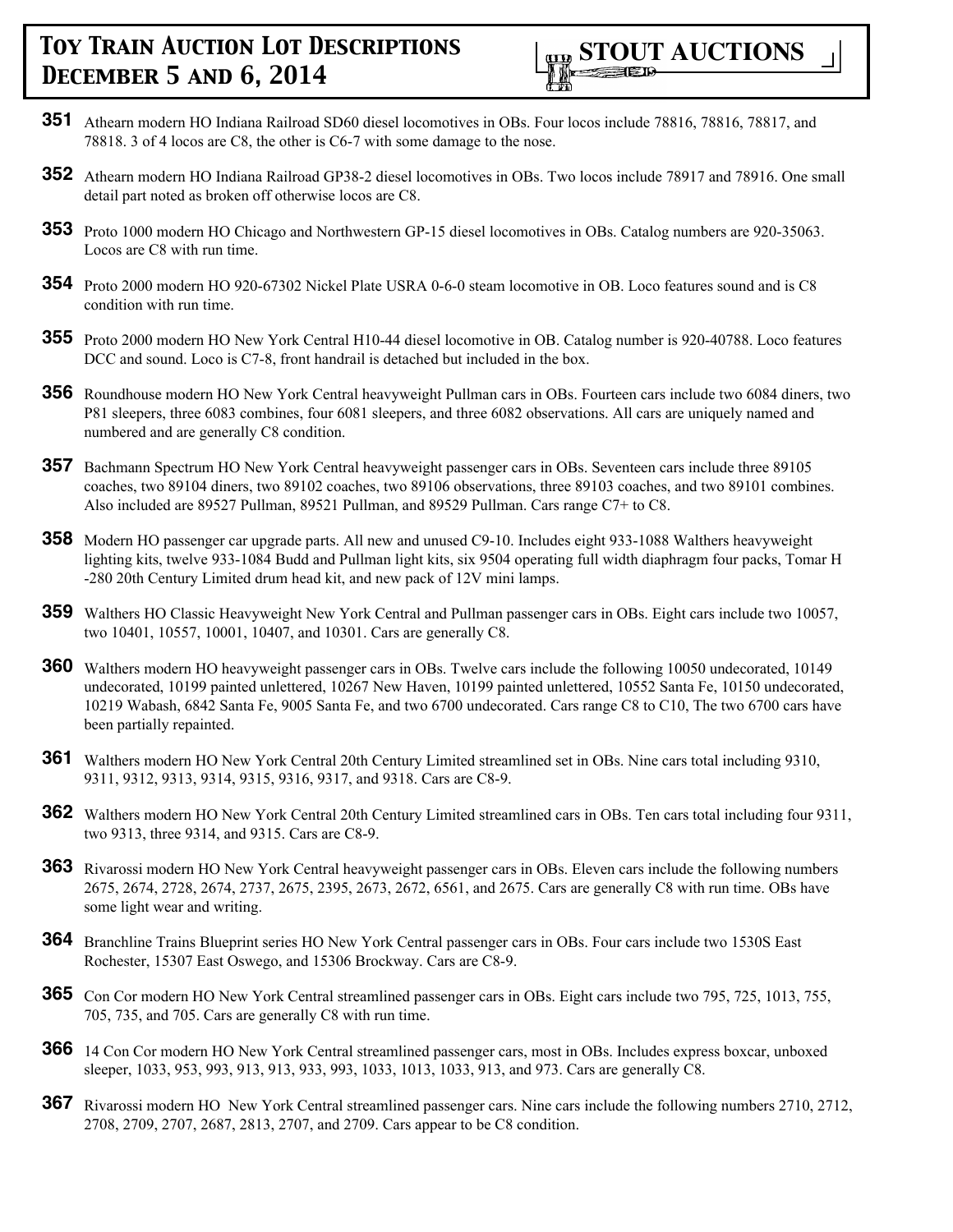

- **368** Preiser HO figures in OBs. Includes thirty eight boxed sets and one set of 120 unpainted figures. Most sets are passengers or railroad workers. See photos for best description.
- **369** Roundhouse HO freight cars in OBs. Fifty four cars in OBs. Cars appear to be correctly boxes, and many have been converted to Kadee style couplers. See photos for best description. Cars are generally C8.
- **370** Athearn , Branchline, Bev Bel and Accurail HO freight cars in OBs. Fifty five cars total. Cars appear to be correctly boxed. Road names include New York Central, Chicago and Northwestern, Santa Fe, and others. Many cars are equipped with Kadee couplers. Cars are generally C8. See photos for best description.
- **371** Large group of HO freight cars from Walthers, Con Cor, Intermountain and others. Fifty four cars in OBs. Many cars ready to run and equipped with Kadee couplers. See photos for best description. Most cars C8 to C10.
- **372** Bachmann modern N scale Union Pacific DD40AX diesel locomotives in OB. Catalog numbers are 62254 and 62253. Locos both are DCC equipped. Locos are C8.
- **373** Rivarossi modern HO 1267 Clinchfield 4-6-6-4 Challenger steam locomotive in OB. Loco is C7-8 with a few very small paint chips on the hand rails. OB is missing one end flap.
- **374** Alco Models HO brass S-2 switcher painted for Long Island Railroad C7 with some paint chipping and bent hand rails.
- **375** Fine Scale Miniatures modern HO building kit in OB. Kit is number 295 Fox Run Milling Co. Kit is new in box C10 with bags sealed. OB has some light wear and two small pieces of tape.
- **376** Fine Scale Miniatures modern HO building kit in OB. Kit is number 280 Cartwright's Machine Shop. Kit is new in box C10 with bags sealed. OB has some light wear and two small pieces of tape.
- **377** Fine Scale Miniatures modern HO building kit in OB. Kit is number 290 Emporium Seafood Company Kit is new in box C10 with bags sealed. OB has some light corner wear.
- **378** Fine Scale Miniatures modern HO building kit in OB. Kit is Jewel Series No. 2 Bailey's Produce Co. Kit is new in box C10 with bags sealed. OB has some light wear and two small pieces of tape.
- **379** Fine Scale Miniatures modern HO building kits in OB. Two number 50 Ice Station kits. Kits appear to be complete C9-10. OBs have light wear.
- **380** Fine Scale Miniatures modern HO building kit in OB. Kit is number 260 Chippy Hardware Co. Kit is new in box with sealed bags C10. OB has some light wear.
- **381** Fine Scale Miniatures modern HO building kit in OB. Kit is number 265 Swakhammer's Welding Company. Kit is new in box C10 with sealed bags. OB lid has two clear pieces of tape.
- **382** Fine Scale Miniatures modern HO building kit in OB. Kit is number 215 Mackenzie Milling Company. Kit is new in box C10 with sealed bags.
- **383** Fine Scale Miniatures modern HO building kit in OB. Number 175 Rail Car Shed kit is C10 with sealed bags and metal parts. OB has light wear.
- **384** Sheepscot Scale Products HO kit in OB. 1070 The Lime Company Kit is C9-10 in the OB and appears complete.
- **385** Sheepscot Scale Products HO kit in OB. 1170 The Beanfield Siding Kit is C9-10 in the OB and appears complete.
- **386** Sheepscot Scale Products HO kit in OB. 1240 Hawk's Nest Lodge Kit is C9-10 in the OB and appears complete.
- **387** Micro Scale HO MS-W004 HJ Zane Mercantile Kit in OB. Kit is factory sealed in plastic C10.
- **388** Rivarossi modern HO 5104 turntable in OB. Complete with inserts and controller. C8. OB has some mild wear and stains.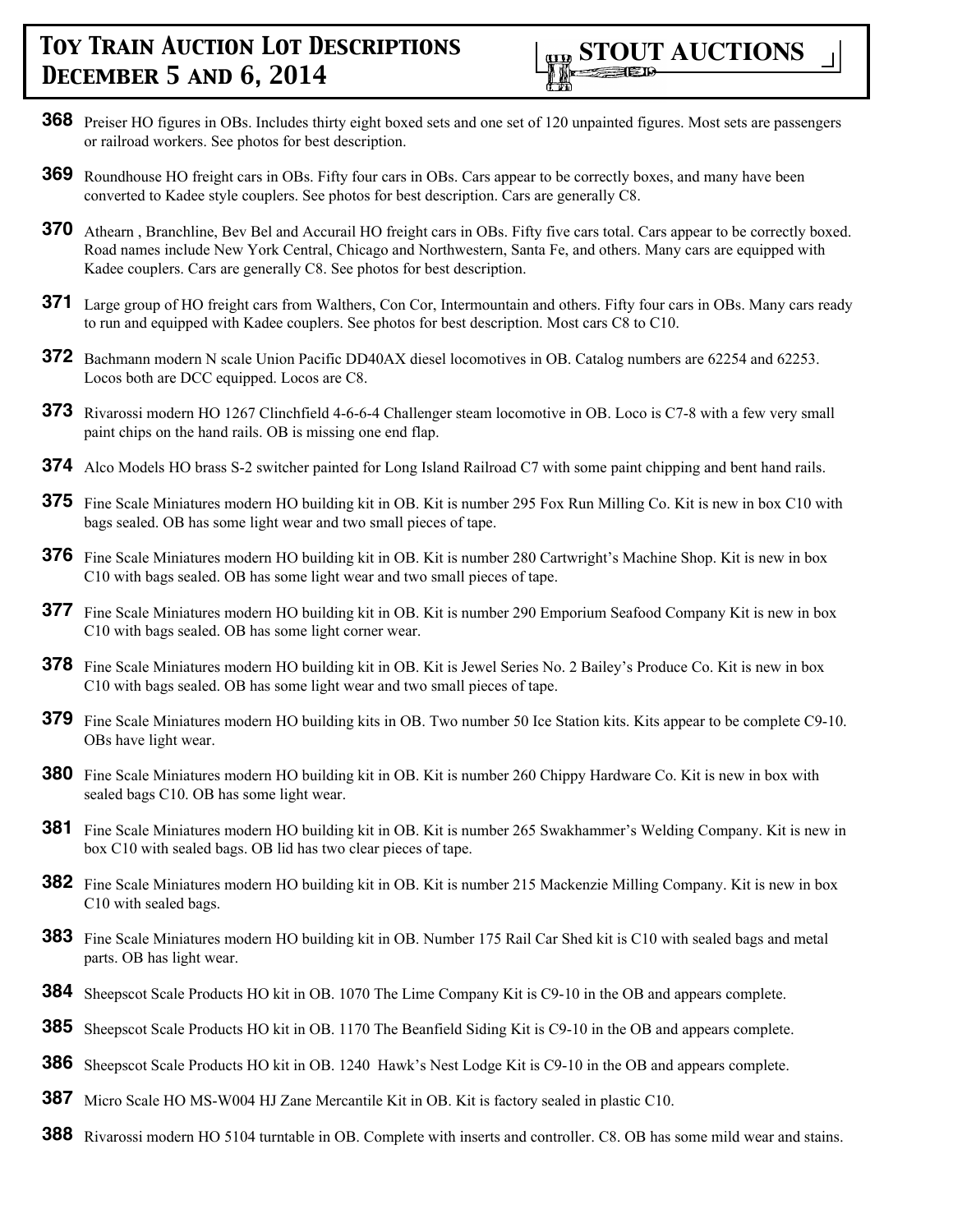- **389** Fine Scale Miniatures modern HO building kit in OB. Kit is number 250 The Barongould Tannery. Kit is new in box C10 with bags sealed. OB has some light wear.
- **390** Large group of modern HO freight cars in OBs. 57 cars from Roundhouse, Mantua, Model Power McKeen, and other. Many of the cars have Kadee couplers and appear to match their original boxes and are in C8 condition. See photos for best description.
- **391** Athearn HO New York Central locomotives in OBs. Includes three SD40 powered locos, powered Alco PA and PB set and RDC set with one powered and one dummy unit. Locos range from lower C7 to C8.
- **392** Modern HO New York Central diesel locomotives from Stewart Hobbies, Atlas, and Mantua. Seven locos include 1617, 1617, and 2410 F3 A-B-A in Phase II, 8074 Alco S2, 8012 RS-3, and two 406-22 GP-20s. Locos are C7-8.
- **393** Bev Bel HO New York Central F-7 A-B-A sets in OBs. Includes three lightning stripe A units, and Cigar band with A and two B units. B units are dummy. Locos are C7-8.
- **394** Modern HO New York Central locomotives including Rivarossi 1925 E-8 A-B-A, Bachmann Plus 31220 and 31222 F7 A-B set, and Mantua 357-022 Atlantic steam locomotive. Locos are generally C8.
- **395** Group of O gauge and O scale items. Includes 225 Lionel Chesapeake and Ohio Alco for parts, hole in side of shell and broken pilot. Rivarossi 102 Indiana Harbor Belt 0-8-0 powered O scale two rail steam locomotive, and a stack of older catalogs including two Lionel 1953 and 1957, older Bowser and Walthers catalogs and more. Sold as is shown in the photos.
- **396** HUGE INCREDIBLE lot of O scale parts. A lifetime collection from a gentleman who loved to build O scale kits. Everything from wheels, cabs, Lobaugh detail parts, couplers, wheel sets, Pittman motors, amp meters, diesel switcher cab walls and parts, four cabinets filled with drive line and other small parts, etc. Will ship in multiple boxes. See photos for best description.
- **397** Edelstall Unimat 1000 miniature hobby lathe in original box. Appears to include all bits and attachments, also includes instructions and original paperwork. In good used condition.
- **398** Kasiner Hobbies O scale two rail aluminum passenger cars in OBs. Eight cars are partially finished kits, missing some vestibule ends, interiors, etc. but a good start for a project. C6-7. See photos for best description.
- **399** 21 inch aluminum O scale two rail passenger cars. Partial kits are in C6-7 condition. See photos for best description.
- **400** O scale two rail kit cars. Twenty cars include boxcars from Monon, Santa Fe, and other roads. Three brass hoppers and Lobaugh tank car kit also included. This is a General Condition lot meaning we have not graded or examined every item in the lot so the condition will typically vary from C6-7 with the possibility of an item or two in the lot having a lower or higher grade, General Condition lots cannot be returned.
- **401** Atlas and Rivarossi two rail O scale diesel locomotives. Includes Atlas Union Pacific powered 1475A F units, three Rivarossi powered Santa Fe Baldwin locos, and two Rivarossi Pennsylvania Baldwin locos, one with broken pilot and a disassembled power truck. Locos are C6 to C7.
- **402** Rivarossi O scale two rail DB passenger cars C6-7, one detached truck and one missing truck.
- **403** O scale two rail kit built passenger cars. Including three Rock Mill Line with baggage and two coaches, and Colorado Midland REA, Baggage, and RPO. One detached truck on baggage. Cars are C6+ to C7+
- **404** O scale two rail passenger cars. Cars appear to be kit built and finished. Includes 21 inch Santa Fe cafe observation missing two small detail parts from roof, Atlantic Coast Line 20 inch RPO, Santa Fe 19 inch baggage, Pennsylvania 21 inch Darby Creek Pullman Observation, and New Haven 21 inch coach. Cars are C6+ to C7+.
- **405** O scale two rail New York Central 21 inch kit passenger cars in OBs. Cars are believed to be CSC Corp cars. Five cars include observation, diner, baggage dorm, sleeper missing an end, and another coach, Cars are C6-7 condition. See photos for best description.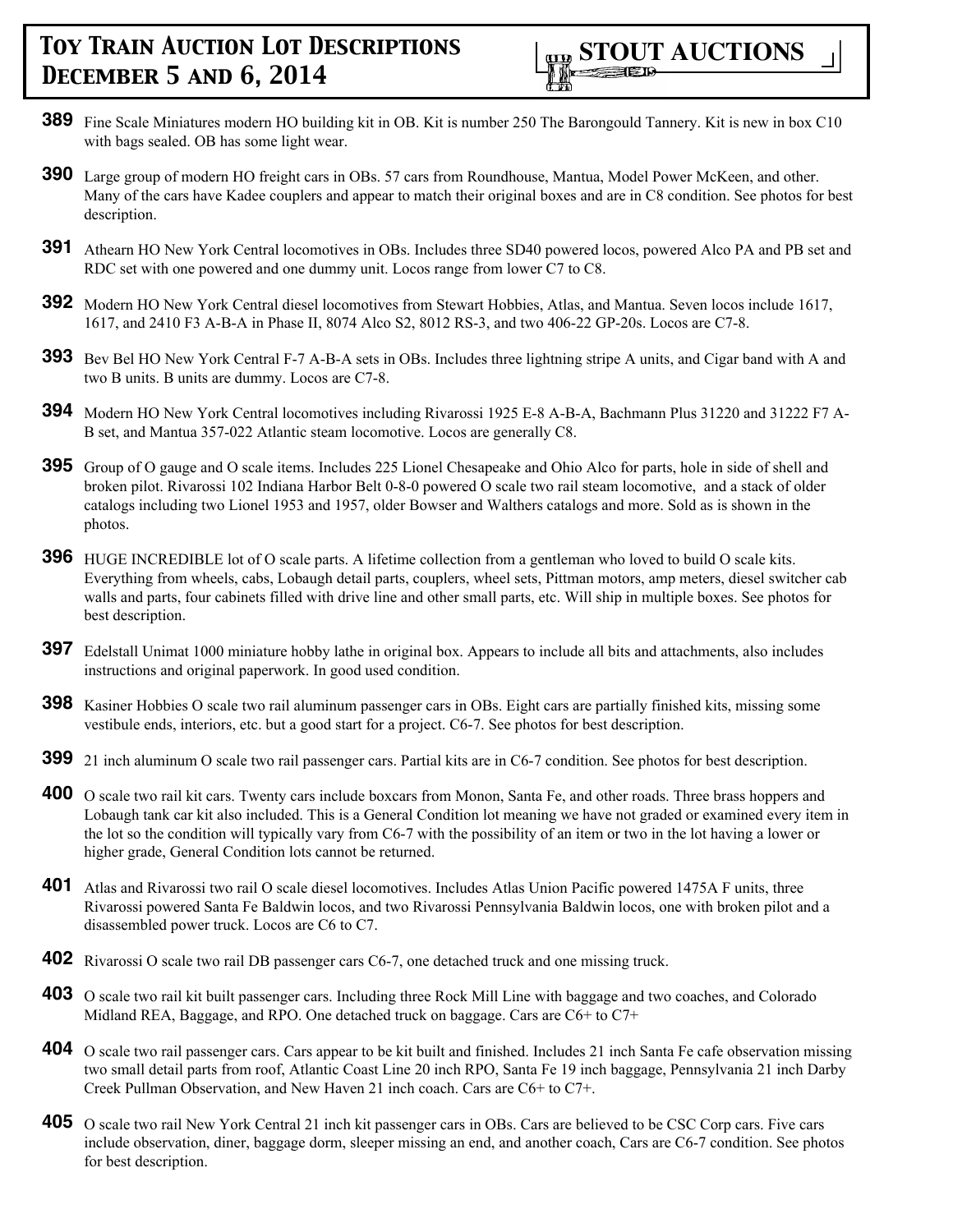

- **406** Walthers O scale two rail Milwaukee Road Olympian Hiawatha 21 inch passenger cars in OBs. Eleven cars include 933J4893 baggage dorm, 933J4893 baggage dorm, 933J 4892 express baggage, 933J4895 lunch lounge, coach in incorrect lounge box, 944J4891 RPO- Express, 933J4899 skytop observation, 933J4899 skytop observation, 933J4892 express baggage, 933J4897 14 section sleeper, and 933J4897 14 section sleeper. Cars are C7 to C8 with run time, a few loose roofs, etc. See photos for best description.
- **407** Brass 2 rail O scale 4-6-2 steam locomotive. Loco is painted but unlettered, and is missing two small sections of linkage from the center crank pins. Loco is in the lower C7 area.
- **408** Brass 2 rail O scale 2-8-4 project steam locomotive. Loco is mostly finished but is unpainted and still missing a few detail parts. Boiler is detached from the frame and has a Lobaugh motor. C7 See photos for best description.
- **409** General Models Corporation NW-2 O scale two rail switchers. Three switches include Chessie, Santa Fe, and Burlington. Switchers are C7-8. The Burlington has mild decal wear and a different drive train than the other two. See photos for best description.
- **410** KTM / West Side Models brass modern O scale two rail Chesapeake and Ohio 2-10-4 T-1 steam locomotive in OB. Loco is clean C8 condition. No finger prints or major wear. Number on box is 2679. OB only has mild wear.
- **411** KTM brass modern O scale two rail Union Pacific 4-8-8-4 Big Boy in the OB. Loco is C7 condition with spots of paint wear and small chips on the main steam pipes on the front engine. One piece detached from the engine, have not been able to locate where it comes from but appears to be curved to fit the boiler. OB has split corners and edge wear.
- **412** Precision Scale Company modern O scale two rail 15289 Southern Pacific AC-5 cab forward steam locomotive in OB. Serial number 0011. Locomotive is C7-8 with some light dust and slight darkening from age. OB has light spotting on the label.
- **413** Custom 2 rail O scale brass 4-8-4 steam locomotive. Built from kits and other parts, this highly detailed locomotive is almost complete. Boiler is currently detached from the frame, and boiler front is missing. One blow down pipe currently detached. See photos for best description. C6-7
- **414** Central Locomotive Works brass O scale two rail Alco PA and PB unit. Locos are partially completed, but need roof fans and screens and some finishing of the drive train system. See photos for best description. Sold as is.
- **415** 2 rail O scale Chesapeake and Ohio 0-6-0 switcher. Appears to be kit built. No makers marks. Boiler is partially detached from frame. Sold as is C6.
- **416** KTM brass O scale two rail 2-8-4 Chesapeake and Ohio Berkshire steam locomotive. Loco has detached front tender truck, and one small detached section of valve gear. C7 condition.
- **417** O scale two rail Pennsylvania 4-6-2 Mountain steam locomotive. Locomotive is complete, some small detail parts such as headlight lens missing. Loco is lower C7 with some paint and decal wear.
- **418** 2 Rail O scale brass New York Central 4-6-4 Dreyfuss Hudson steam locomotive. Locomotive appears to be custom built. A few small detail parts missing, but overall locomotive is complete. C7 condition.
- **419** Central Locomotive Works 2 rail O Scale 4-8-4 Northern steam locomotive in OB. Loco is built from kit, missing coal load. C7 condition.
- **420** Nice lot of Lionel modern era O gauge lot of track including 32 sections of 072 wide radius, 26 sections of 0 gauge curved, 20 sections of 0 gauge straight, 6 half straight sections, 2 half curve sections and an 020 crossover. Track is very nice C7 -8.
- **421** Lionel postwar O gauge type ZW transformer, 250 watts, unbroken handles, all posts solid and with thumbscrews, replaced cord. Missing the red overload lens otherwise nicer C7.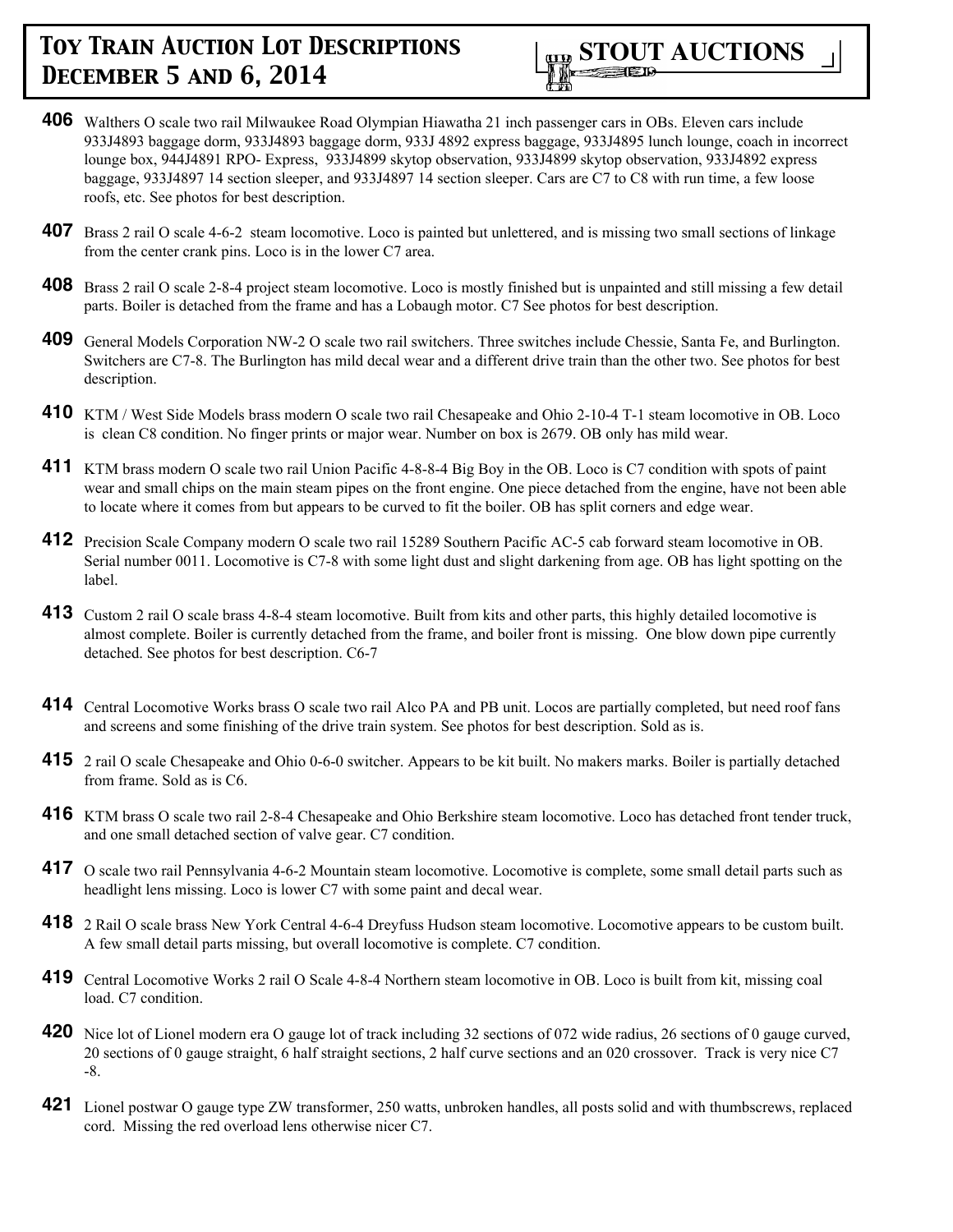

- **422** Large lot of Department 56 including Skating Pond 6545-5, Child Pond and Skaters 5903-0, Victoria Station Train Platform 5575-1, Caroling Family Set 5105-5, The Flying Scot Train 5573-5, Four sets School Children 5118-7 with three having some water damage on the box, Village Evergreen Trees 5205-1, Dickens Blythe Pond Mill House 6508-0, Dickens Ramsford Palace No 20640 of 27500 sets, Constables 5579-4, Girl Selling Apples and News Boy 5129-2, Violet Vendor/Carolers/Chestnut vendor 5580-8, Christmas Children 5107-1, Village Porcelain Pine 5218-3, 3 x Christmas Carol Spirits 5589-1, David Copperfield 5541-4. This is a General Condition lot meaning we have not graded or examined every item in the lot so the condition will typically vary from C7-9 with the possibility of an item or two in the lot having a lower or higher grade, General Condition lots cannot be returned.
- **423** Lionel postwar O gauge 773 Hudson locomotive only, 1964 version, paint is nice C7. The rubber bands holding the frame to shell are because the two screws that hold the chassis to the shell are missing for whatever reason.
- **424** Lionel postwar O gauge 736 Berkshire loco with 2671W PRR tender that has good steps. The cars included are 2625 Manhattan, 2625 Irvington, a poorly painted 2625 with no lettering, 2625 Irvington and 2627 Madison. Overall the trains are in the C5-6 area with the exception of the repainted car
- **425** Lionel prewar O gauge 763E steam loco, 2263W tender, 2810 crane, 2814R reefer, 3859 dump, 2717 gondola and a 2817 caboose. The engine has wheels replaced and the corner of the cab has been broken and repaired, the pilot is broken off. Some trim pieces missing on cars and some repainting. This lot is graded C4 and being sold as is shown in the photos with no returns.
- **426** Lionel prewar O gauge 2226W tender, 613 Pullman, 2614 Pullman and 2615 baggage. Cars are all repainted poorly, tender is missing the whistle. C4 and sold as is shown in the photos with no returns.
- **427** American Flyer prewar O gauge Hiawatha set with loco, tender and three cars. Set is poorly restored. Loco has some Lionel parts such as pilot truck. Included in the lot is a Lionel 250W Hiawatha tender missing whistle and other parts. Lot is graded C4 and being sold as is shown in the photos with no returns.
- **428** Lionel postwar O gauge motorized units including 60 trolley with blue letters, 54 ballast tamper, 3927 track clean car with original tubes, 3927 track clean car missing tubes, 50 gang car with center horn variation, missing handles and repro men. Lot also includes 3360 crane car with a Burlington decal added to the side and a 69 maintenance car with broken top railing and OB. Lot is generally C5-6 but should clean better on several.
- **429** Lionel prewar standard gauge 10 loco with 332 baggage, 339 Pullman and a 341 observation car. Loco body and the cars have been repainted. Loco frame is original and the original wheels need to be replaced. Lot is C4-5 and is being sold as is shown in the photos with no returns.
- **430** Lionel postwar O gauge 746 and 746W Norfolk and Western Class J locomotive and tender. Short stripe tender variation with good steps on the tender. Both are all original but have some shelf dust, C6 but could clean better.
- **431** Lionel prewar O gauge lot including two 253 locos, two 607 Pullmans, two 609 Pullmans, 608 observation and a 611 observation. Lot also includes an unlettered Pullman in blue. All are repainted. Lot is graded C4-5 and sold as is shown in photos with no returns.
- **432** Lionel postwar O gauge ZW 275 Watt ZW transformer, good handles and solid posts with all thumbscrews. The cord is not original but is still reasonably pliable. Will clean C7.
- **433** Lionel postwar O gauge ZW 275 Watt ZW transformer, good handles and solid posts with all thumbscrews. The cord is not original but is still reasonably pliable. Will clean C6-7.
- **434** Lionel postwar O gauge ZW 275 Watt ZW transformer, good handles and solid posts with 3 thumbscrews. The cord is not original but is still reasonably pliable. Will clean C6-7.
- **435** Lionel postwar O gauge ZW 250 Watt ZW transformer, good handles and solid posts with 3 thumbscrews. The cord is not original but is still reasonably pliable. Will clean C6-7.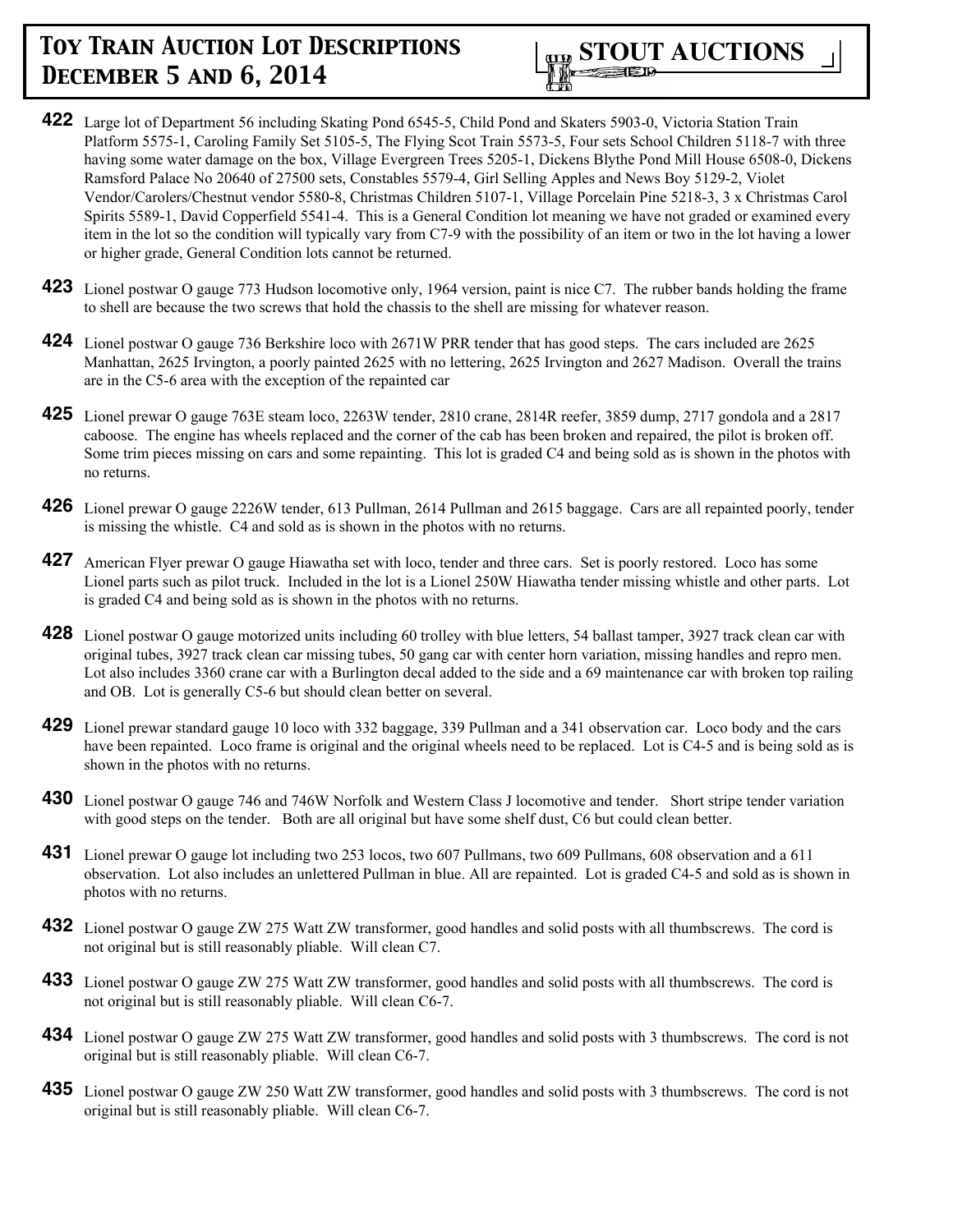

- **436** Great lot of Department 56 including Craggy Cove lighthouse 5930-7, Steeple Church 6530-7, Dickens Village Castle 5916-1, Weston Train Station 5931-5, Jacob Adams Farmhouse and Barn 6538-2, Woolen Mill 6543-9, Craggy Cove Lighthouse 5937-4, Harvest Time 5941-2, Public House 5904-8, Berkshire House 5942-0, Amish Buggy 5949-8, Gate House 5530-1, Berkshire house 5942-0, Bluebird See and Bulb 5942-1, Blue Star Ice Harvesters 5950-2, Hot Dog Vendor 5886-6, Shopkeepers 5966-8, Transport 5938-8, Fezziwegs and Friends 5928-5, Heritage Village Handpainted Porcelain Accessories set four, Victoria Station 5574-3 and Mulberrie Court Dickens series. This is a General Condition lot meaning we have not graded or examined every item in the lot so the condition will typically vary from C7-9 with the possibility of an item or two in the lot having a lower or higher grade, General Condition lots cannot be returned.
- **437** Lionel postwar O gauge locomotives including 2351 Milwaukee Road, 2350 New Haven, 2321 maroon top Lackawanna FM and a 2365 Chesapeake and Ohio GP. All 4 engines have some repainting and the some cracks around the screws. The 2321 is probably the best of the 4. The lot is graded C4-5 and is sold as is shown in the photos with no returns.
- **438** Lot of Lionel postwar O gauge including 2046 Hudson with prewar die cast non whistle tender, 6464-250, 6464-50, 6464 -1, 6464-400, 6464-425, 6464-225, 6464-650 and 6464-50. Most items have some repainting or paint added like the roof, the engine and tender are completely painted. C4 and being sold as is shown in the photos with no returns.
- **439** Group of Lionel prewar stations including two 137 stations, 115 station missing roof vent and a 135 station. The stations are all either partially or completely repainted. C5. Included is an all original nickel and red 440C panel board, C6.
- **440** American Flyer wide gauge steam loco and tender with three cars. Poorly repainted and missing parts. C3-4 and sold as is with no returns.
- **441** Lionel prewar O gauge lot including 249E, 265W, 814, 820, 813, 2810, 2812 and 2817. Crane has a handmade roof. Some repainting. C4-5 and sold as is shown in the photos with no returns.
- **442** Lionel prewar O gauge 263E steam, 2263W, 2812, 2815 Shell, 812, 812, two 2814 boxcars, 3811 dump, 2820 searchlight and 3859 dump car. Two gondolas and searchlight are repaints, rest appear original. Missing some trim on loco. C4-6.
- **443** Lot of nine Lionel prewar Lionel standard gauge cars, most are repainted. C3-5 and sold as is shown with no returns.
- **444** Lionel postwar O gauge lot of trains including 627 LV center cab, 6425 Gulf tank, 6468 boxcar, 6446-25 NW, 6446-25 NW, 6436 Alcoa, 6356 NYC stock x 2, 6436 LV hopper, 6468 boxcar, 6362 wheel car, 2056 steam an a 2466W type tender. Some repainting. C3-6, lot is sold as is shown in the photos with no returns.
- **445** Lionel, Ives and American Flyer prewar O gauge 249E, whistle tender, 659 dump, 652 gondola, hopper, 807 caboose, 1682 caboose, 252 loco. Two American Flyer tenders and two AF cars that have been repainted and modified. Ives 128 gondola. Lot is C3-6 and sold as is shown in the photos with no returns.
- **446** Lot of Lionel postwar O gauge including a nicer 3672 Bosco operating car but is missing the screw on one end to hold the shell on, 3662 milk car, two 3451 dump cars, two 3469 dump cars, 1877 flat with horses and a 6427 caboose. Generally in the C6-C6+ area, a couple may clean better.
- **447** Large lot of Department 56 including two Village Marching band 5412-7, Winter Fountain 5409-7, Two Chelsea Market Fish Monger and cart 5814-9, Snow Kids 5113-6, Fresh Frozen Fish 5163-2, Wreaths for sale 5408-9, Christmas at the Farm 5450-0, Special Delivery 5197-7, Blue Airplane 5458-5, Girl Selling Apples and News Boy 5129-2, Man on Ladder Hanging Garland 5116-0, City Fire Department Fire Truck 5547-6, Hayride 5117-9, Village News Delivery 5459-3, Yellow Airplane, The Whole Family Goes Shopping, Evergreen Trees 5205-1, Pencil Pines 5426-9, Village Pole Pine Tree 5528-0, two Village Clocks 5110-1, Home Delivery 5162-4, Sno-jet snowmobile 5159-4, Safety Patrol 5449-6, Safety Patrol 5449-6, Two Pole Pine Tree 5528-0, Four yellow Dept 56 taxis 1987 5106-3, A Heavy Snowfall 5434-8, Skaters and Skiers 5475-5, Watertower accessory 5133-0, Christmas at the Farm 5450-0, Lighted Snow Capped Trees 52604, Crack the Whip Skaters 5171-3, Snow Carnival Ice Sculptures 54868 and app. 20 or so additional small Dept 56 items. This is a General Condition lot meaning we have not graded or examined every item in the lot so the condition will typically vary from C7-9 with the possibility of an item or two in the lot having a lower or higher grade, General Condition lots cannot be returned.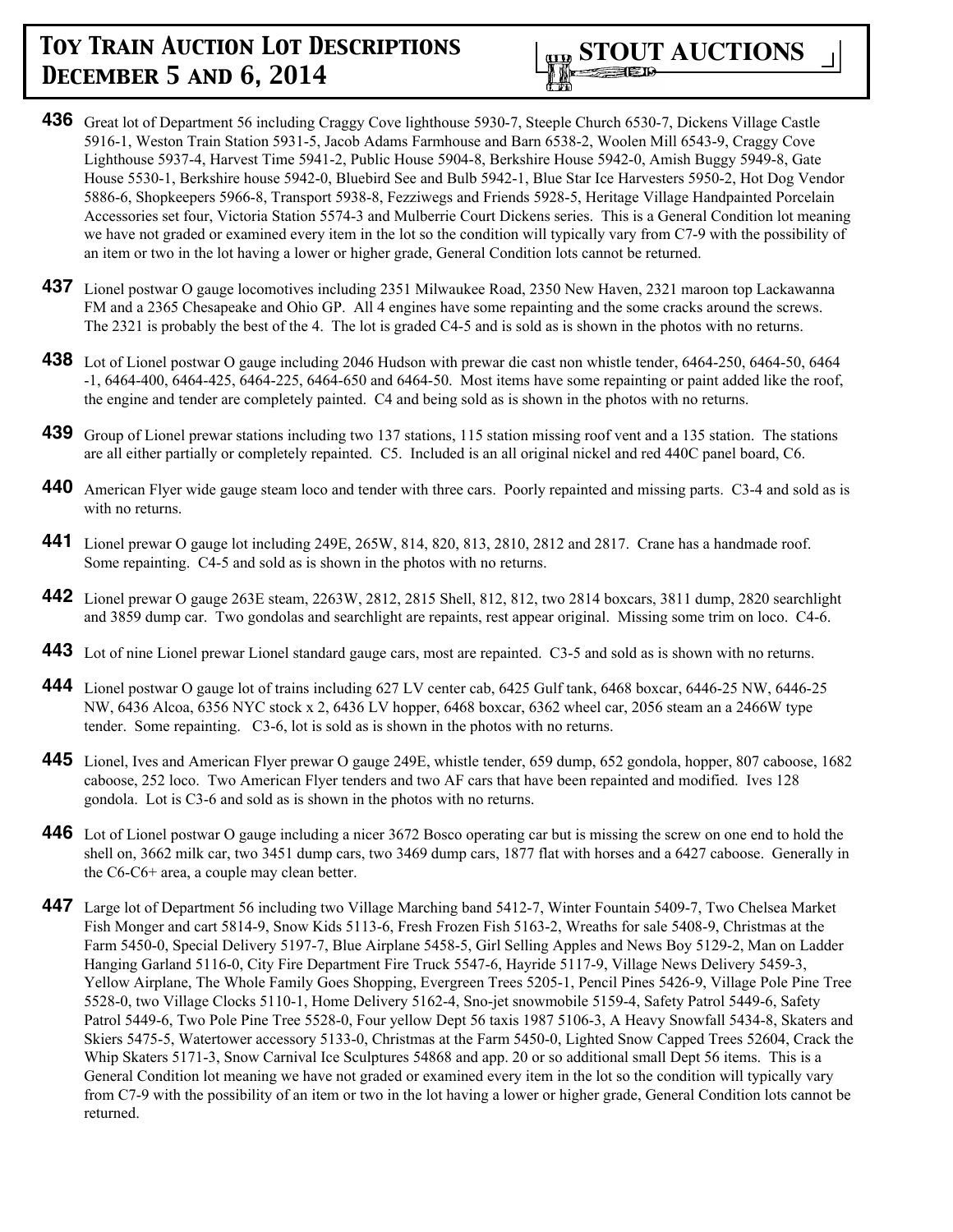

- **448** VERY large lot of Lionel and American Flyer accessories. This lot generally includes, and I say generally because it will have more than will be on the list as the photos should it well, two 313 bascule bridges, two 97 coal loaders, two 455 oil derricks, two 164 lumber loaders, two water towers, 128 newsstand, two AM cranes and whole bunch of controllers, signals etc. Some are original and some are repainted. Lot is C3-6 and is sold as is shown in the photos with no returns.
- **449** Lionel prewar O gauge Blue Comet cars including 2613 Pullman, 2613 Pullman, 2614 Observation and 2615 baggage car. Nice looking original set is in the solid C6-7 range.
- **450** Lionel Postwar O gauge 2328 Burlington GP7 with two 2442 Clifton Vista Dome, 2444 Newark Pullman, 2445 Elizabeth Pullman and a 2446 Summit observation, C6+. Boxes are included for 2328, 2442, 2445 and 2446 but are missing some flaps.
- **451** Nice Lionel postwar O gauge 57-6419 Norfolk and Western work caboose, C7-8.
- **452** Lionel postwar O gauge 726RR steam loco with 6026W tender. Loco is C6-7, tender looks the same but does have one broken step.
- **453** Lionel prewar O gauge 229 steam engine, whistle tender, 2640, 2640 and 2641 passenger cars. C5-6.
- **454** Lionel postwar O gauge 2065 steam Hudson with 6026T tender, 2056 steam Hudson with 2046W tender and a 2046 steam Hudson with 2046W tender. Trains are C4-6, some repainting on 2046 set, banged up cab roof corner on 2065, lot is sold as is with no returns.
- **455** Lionel modern G scale or large scale Burlington Northern GP-20 85003. Loco is C9 with OB, insert and Sound Activation button.
- **456** Pola G scale American Water tower. Appears unused in the original box and sleeve for the box. This is a limited piece with a certificate inside stating it is No. 2429 of 2900. C9.
- **457** Huge Lot of Department 56 that includes three good sized boxes of original boxed Dept 56 smaller items, app 10 unboxed pieces, The Great Gatsby West Egg Mansion in OB and other misc. item. This lot includes a lot of stuff! This is a General Condition lot meaning we have not graded or examined every item in the lot so the condition will typically vary from C7-9 with the possibility of an item or two in the lot having a lower or higher grade, General Condition lots cannot be returned.
- **458** American Flyer S gauge including 290 Burlington Route, 312 type engine that is repainted so I don't know exactly what it started live being, 302 CNW, 24213 hopper, 931 gondola and a 930 caboose. Trains vary from C4-6.
- **459** Nice condition restored Adlake switch lamp. The black has been restored. Lamp is electrified.
- **460** Lionel postwar O gauge 2562 Santa Fe Regal Pass, 2563 Indian Falls Pullman and a 2561 Vista Valley observation. Original cars have reproduction stripes. C6.
- **461** Lionel postwar O gauge aluminum Canadian Pacific passenger set including 2553 Blair Manor Pullman, 2554 Craig Manor Pullman, two 2552 dome cars and a 2551 Banff Park. The cars are original Lionel postwar cars but the stripes are not original postwar. C6-7.
- **462** Lionel postwar O gauge 2625 Madison, 2625 Irvington and 2625 Manhattan early variation Pullman cars, one has quarter size paint loss to roof otherwise C6. Included in the lot is an extra 2625 Irvington from 1950 with the window inserts etc. that has paint loss but is not beat up.
- **463** Lionel postwar O gauge 217 Boston and Maine AB units, faint hairline on A pilot, C6. Included in the lot is a 213 MSTL power unit with a crack in pilot, C6. Second MSTL is a dummy A and is unrun with unbroken pilot, shell is very nice C7+, frame has a few light surface rust spots.
- **464** Lionel postwar O gauge 613 Union Pacific switcher and a 614 Alaska switcher. Both have the usual screw hole damage and a couple of other cracks in the plastic, not terrible but they are there. This lot is sold as is shown in the photos with no returns.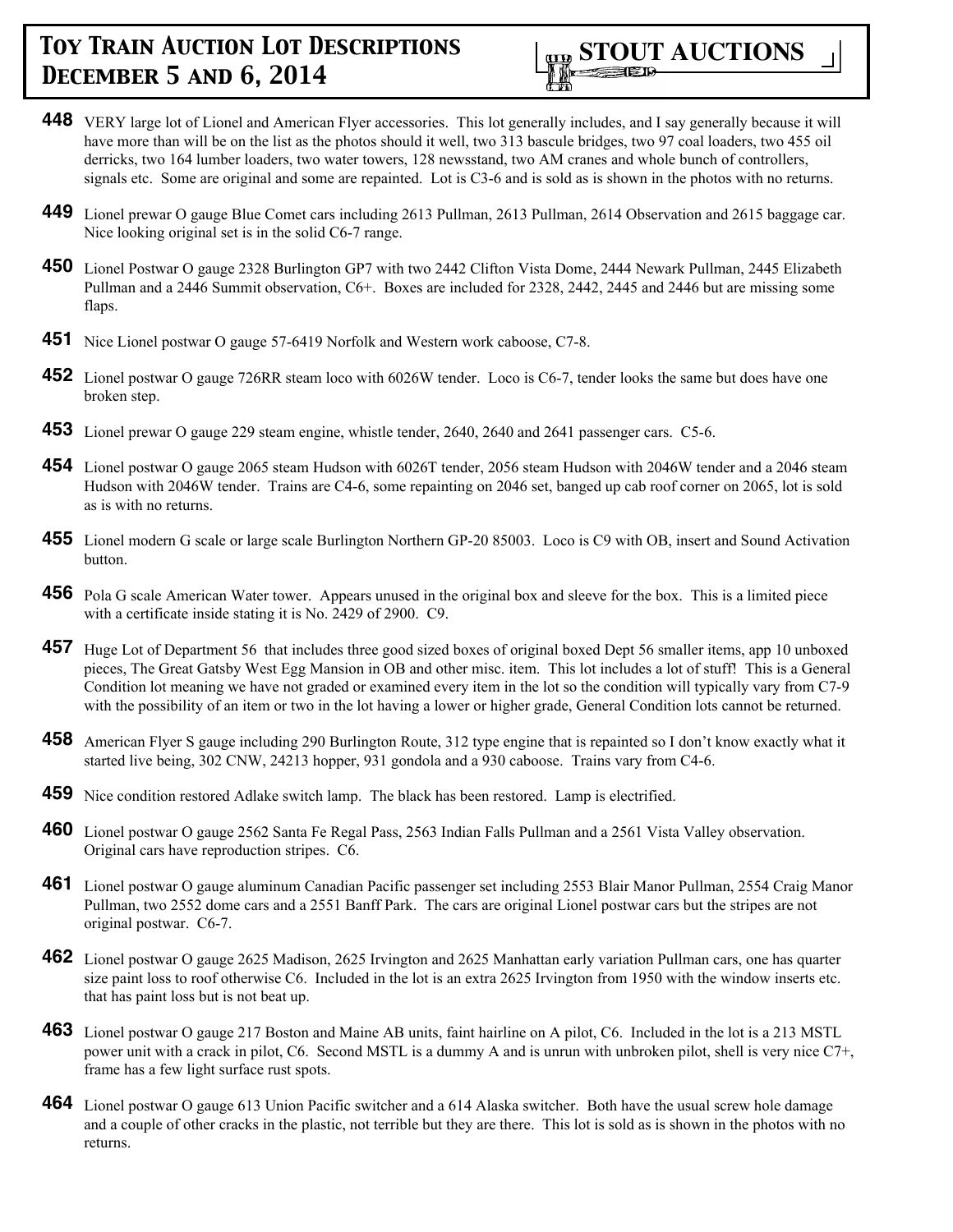

- **465** Lionel postwar 0 gauge 216 Burlington Alco with good pilot, C6. 629 Burlington center cab, C5-6. 210 Texas Special AA units, one cracked pilot, C5-6.
- **466** Great Lot of Lionel Santa Fe Alco units including 218 SF A with unbroken pilot, 223 Santa Fe A with good pilot, 220 Santa Fe A with good pilot, 220 Santa Fe A with good pilot and three dummy B units
- **467** Lionel postwar O gauge 2032 Erie Alco AA units, C6 area.
- **468** Two Lionel postwar O gauge 1885 Western and Atlantic Pullmans for the Halloween set, C5-6.
- **469** Lionel postwar O gauge 633 and 634 Santa Fe switchers with safety stripes, C7.
- **470** Very unusual Lionel postwar O gauge 628 Northern Pacific switcher. This engine is not the usual black but more of a mottled olive/black color. NOT sun faded, clearly molded this way. The downside is that the roof of one end has been repaired as is shown in the photo. Odd item. Sold as is shown in the photos with no returns.
- **471** Two Lionel postwar O gauge 621 Jersey Central switchers, one is a factory error with no numbers or decals (remember the numbers were heat stamped so they could not no be removed without leaving signs of being removed),no screw crack, chip on edge of one exhaust stack so C6+. The second switcher is the normal factory decorated and does have the normal screw crack and the raised edge over the windows of the cab are chipped so C5-6.
- **472** Very unusual variation Lionel postwar O gauge 610 Erie switcher with the raised name plate on the side. No screw crack. C6.
- **473** Factory error Lionel postwar O gauge 627 LV center cab with the decoration missing on both sides, C7+.
- **474** Lionel postwar O gauge 1875W, 1875 and 1887 Western and Atlantic cars, all are in very nice C7+ all original condition.
- **475** Lionel postwar O gauge empty original boxes including 218P with sleeve C8, 218C has all flaps C7, 210P/210T with all flaps and minor writing on one end of each otherwise C7-8 and a 621 box that has all flaps but has creases.
- **476** Athearn and Bev Bel modern HO New York Central Heavyweight and Pullman passenger cars in OBs. Twenty three cars total. See photos for best description.
- **477** Group of 15 HO passenger cars. Eight are Athearn streamlined New York Central, the other seven are kit built wood cars. See photos for best description. Cars generally C7-8.
- **478** Group of 51 HO freight cars. Mix of cars equipped with Kadee and hook couplers. Cars from Accurail, Athearn, Con-Cor, Intermountain and others. Some empty boxes included that may match some of the cars. Cars are generally in C7 to C8 condition.
- **479** Modern HO items from Walthers, Rapido, and others. Includes 6 Gold Line Flexi Van flats with trailers, Rapido 107141 New York Central steam generator car, Roundhouse express reefer, PFE reefer, New York Central express refrigerator, and Roundhouse New York Central express refrigerator. Cars are C8 to C10.
- **480** Bankers box filled with HO decal sheets, mostly New York Central and other detail parts including strip styrene, wood, brass, etc. Also includes ten 102103 Easy Peasy passenger car lighting kits. See photos for best description.
- **481** Nice group of HO signals in OBs. Includes four Atlas 236 G single target kits, NJ International 1164 crossing, Tomar H -862B crossing signals, Busch 5934 crossing signals, H-854 Tomar upper quadrent semaphore, Oregon 113 flashers, two BLMA 4020 Cantilever signal bridges, and eight signals of unknown manufacture. Items are C7+ to C10.
- **482** Bachmann 40-130 HO DeWitt Clinton set in OB. Missing transformer otherwise C7-8. OB has some dirt and wear.
- **483** MRC modern HO DCC systems in OBs. Includes two 1212 Prodigy Advance Squared and 1408 Prodigy Express. All three systems power up and appear to be in C8 condition.